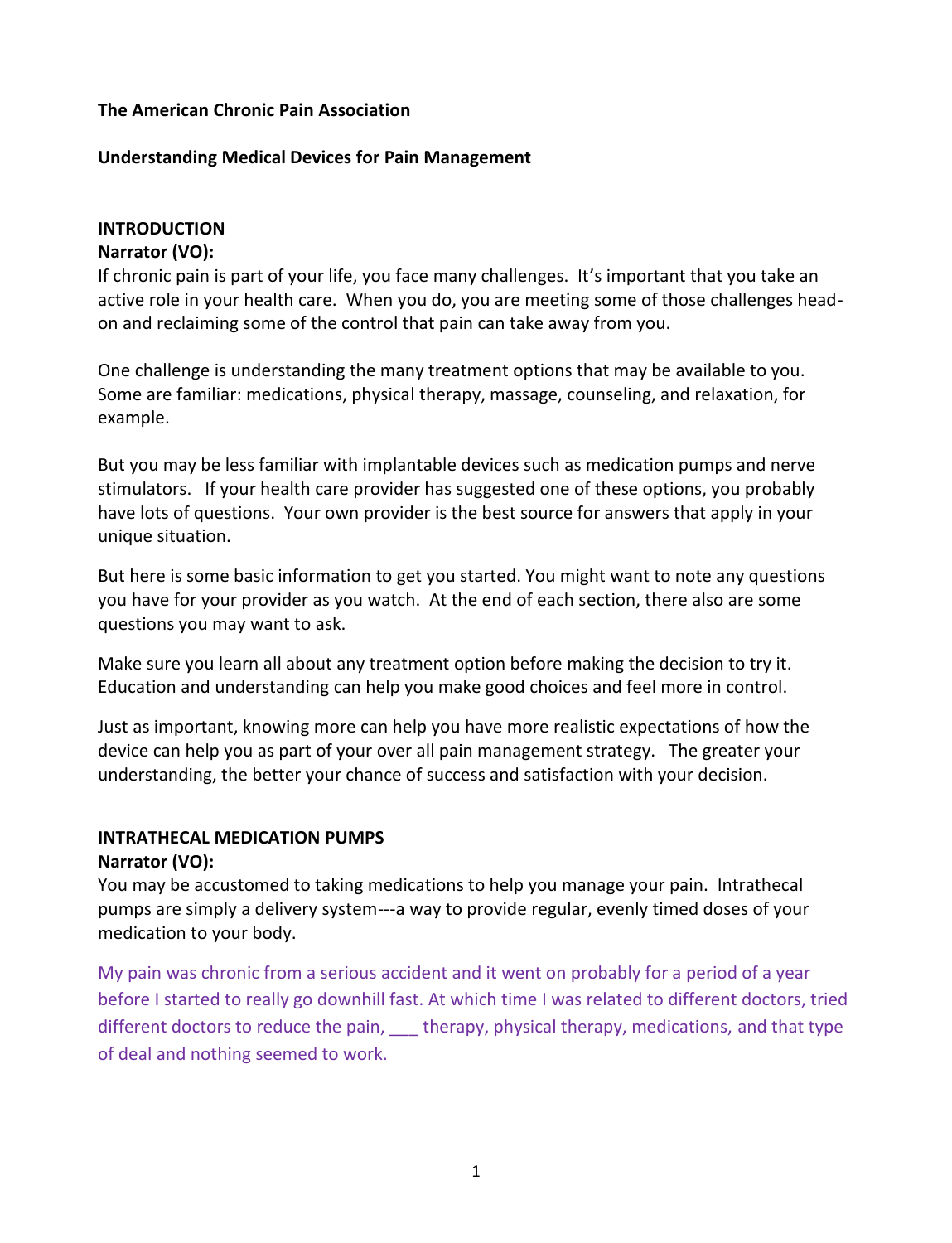Ah, I went to another doctor and he suggested a pump implant and I said okay and he told me what that was all involved in.

I wanted to see one actually. So they got one and showed me exactly what it is, how it worked, where the ports were, where the catheter is, how it's implanted, how it's refilled, how it's alarm.

## **HOW DO THEY WORK? Narrator (VO):** The pump has two main parts.

## **About the pump**

The parts of a pump for intratheacal delivery systems for medications include the pump itself and a very, very thin catheter, meaning a hollow tube, that is inserted into the spine through which the medication flows through the pump.

One of the common questions that you get is: How big it the intratheacal pump? And you can think of it that it fits in the palm of your hand.

It's about the size of a hockey puck. So imagine a hockey puck underneath an inch maybe a-, I think it's an inch, underneath you're skin…

Basically you can think of it as a container which holds the drug and that is the drug which is then pushed through the catheter to your spinal canal.

Well the programmer for the pump itself is external. In other words a patient would go to see their physician or their implanter and they would place a programmer overtop of the pump and they could change the frequency of the medication in regards to either a continuous infusion, meaning that it's going the same rate 24 hours a day every single hour, or a bolas, which essentially means a booster that the patient may get over several minutes.

One of the nice things about intratheacal treatment is that you can adjust the dose. And so, there is a way that we can communicate, through your skin, with a programmer, basically you can think of it as a radio, and that we communicate with the pump and we're able to adjust the settings, and by adjusting the settings we can determine how much drug you get.

#### **What medications are used?**

The FDA approved medications are baclofen, which is typically used for students who have severe spasticity or another term might be cramps. The other two medications are called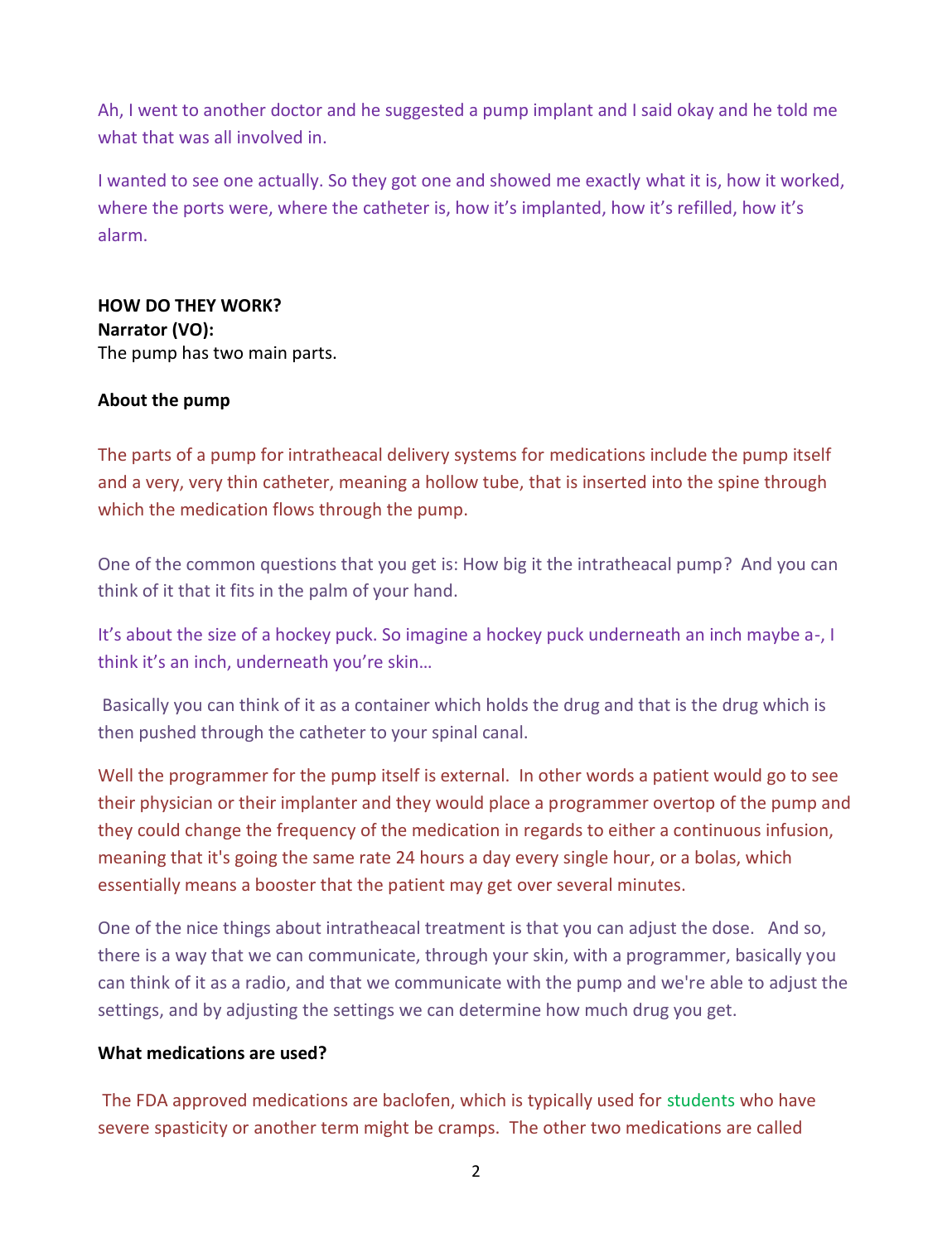Preolp which is an extract of sea snail venom and is typically used for patients who have nerve type pain. And the third FDA approved medication is morphine.

The– it's important to remember when you have an intratheacal device that you are receiving, in many cases, a very strong medication, and that's an opioid. Opioids, whether they are taken by mouth or whether they are delivered by pump have side effects and concerns that you always have to be worried about.

## **Narrator (VO):**

Here are some questions you may want to ask.

- What device do you plan to implant? May I see one?
- What medication will it contain?

## **WHAT ARE THE BENEFITS OF THIS THERAPY?**

#### **Narrator (VO):**

An intrathecal pump has a number of benefits, among them fewer side effects and the ability to use smaller doses of medications.

#### **Fewer side effects**

The advantages to a pump are several 1) it does not cause as much GI side effects as medications that are given by mouth, because it bypasses the GI track, if you will.

And so, it's very close to the spinal canal– within the spinal canal were you're getting the medication so you can use a smaller level and this may lead to lower side effects.

## **Lower doses of medication**

The other advantage is that medication delivered directly into the cerebral spinal fluid from a pump is approximately, if you're looking at morphine for instance, 300 times more potent that if you were taking it by mouth

So you can use less medication to get the same effect

## **Narrator (VO):**

There also may be economic benefits.

## **Cost benefits**

Both of these devices are expensive. But when you look– up front you have a very high cost for the equipment and also for the surgery, but when you look down the road, many of these people have lower costs, because they are using less resources.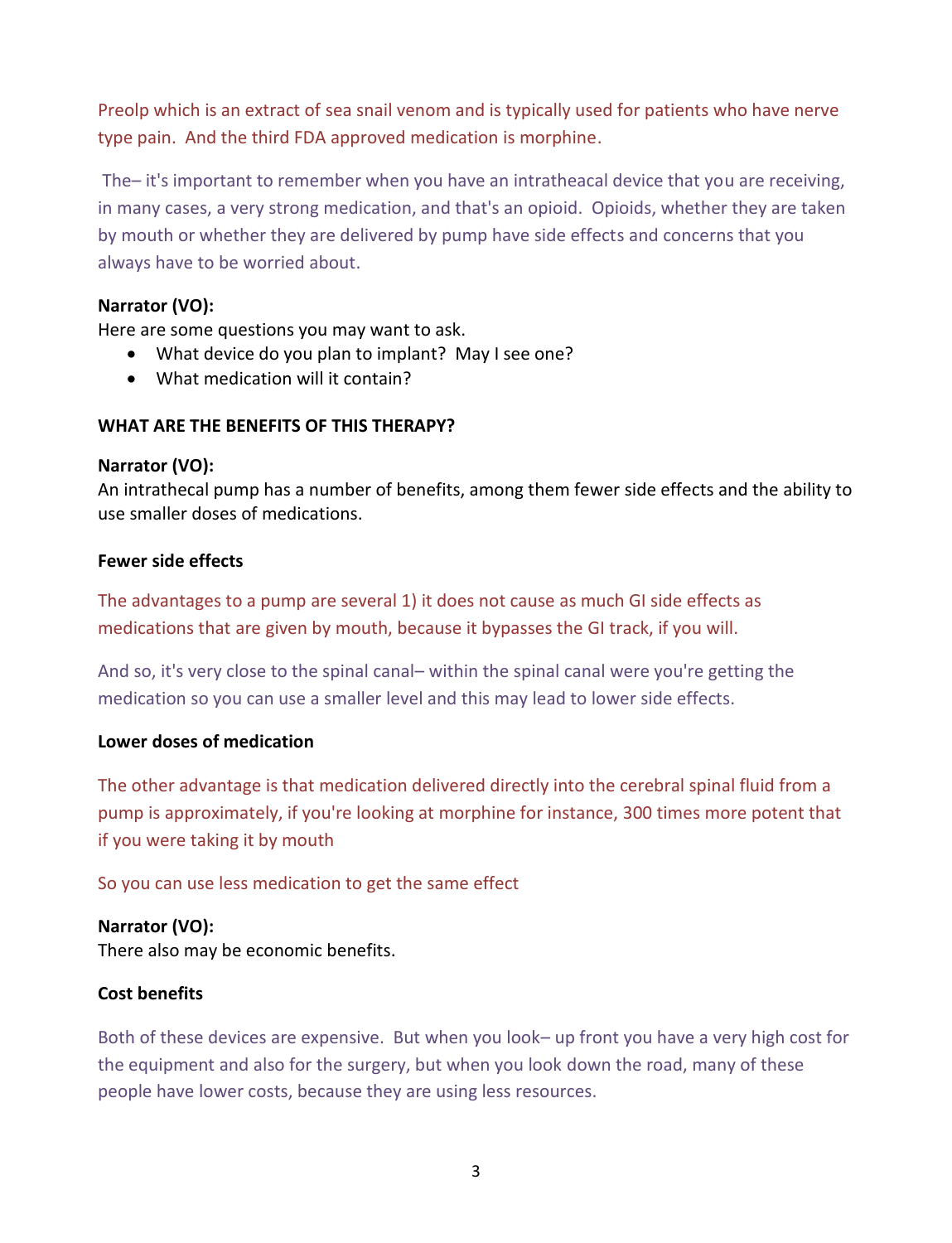The pump itself helps with not only decreasing the side effects of taking medications via another root, it can also help to keep patients out of the emergency department, keep them from frequent office visits, except to get the pump refilled and hopefully keep them out of hospitalizations that may happen secondary to pain.

So, it depends at how you look at the cost of these devices.

## **Narrator (VO):**

Here are some questions you may want to ask your doctor.

- Why do you think this is a good option for me?
- What benefits can I expect compared to other therapies?

## **WHAT ARE THE RISKS OF THIS THERAPY? Narrator (VO):**

As with any surgical procedure, there are risks involved. Some relate to the surgery.

## **Surgical complications**

Anytime you break the skin with a needle or a knife we always tell patients that there are risks, there are complications, there are side effects.

When you have a permanent implant with an intratheacal device, one of the surgical risks that we always worry about is bleeding, but once you've healed, that risk is substantially decreased.

Bleeding would be a significantly uncommon, I want to say rare, but I would say uncommon event and we always make sure that patients are not on any anticoagulants or drugs that would cause bleeding.– prevent them from clotting, if you will. Infection is a real possibility but we place these things– we implant these things in an operating room in an extremely sterile environment or if you'd like to think of an operating room as the most sterile environment you can get.

And if these devices become infected they often have to be removed. And that has to be taken very seriously.

Because we're actually going into the intratheacal space, meaning the sack that holds the spinal fluid, there can be something that is called a post dural puncture headache.

It's not life threatening. It can be prepared surgically or by doing something called a blood patch.

There is also the risk in people who are getting intratheacal pumps of getting a small, what we call, a granuloma which is the growth at the tip of the catheter of a pump. And that is something that we have to monitor people for that have these devices for a period of time.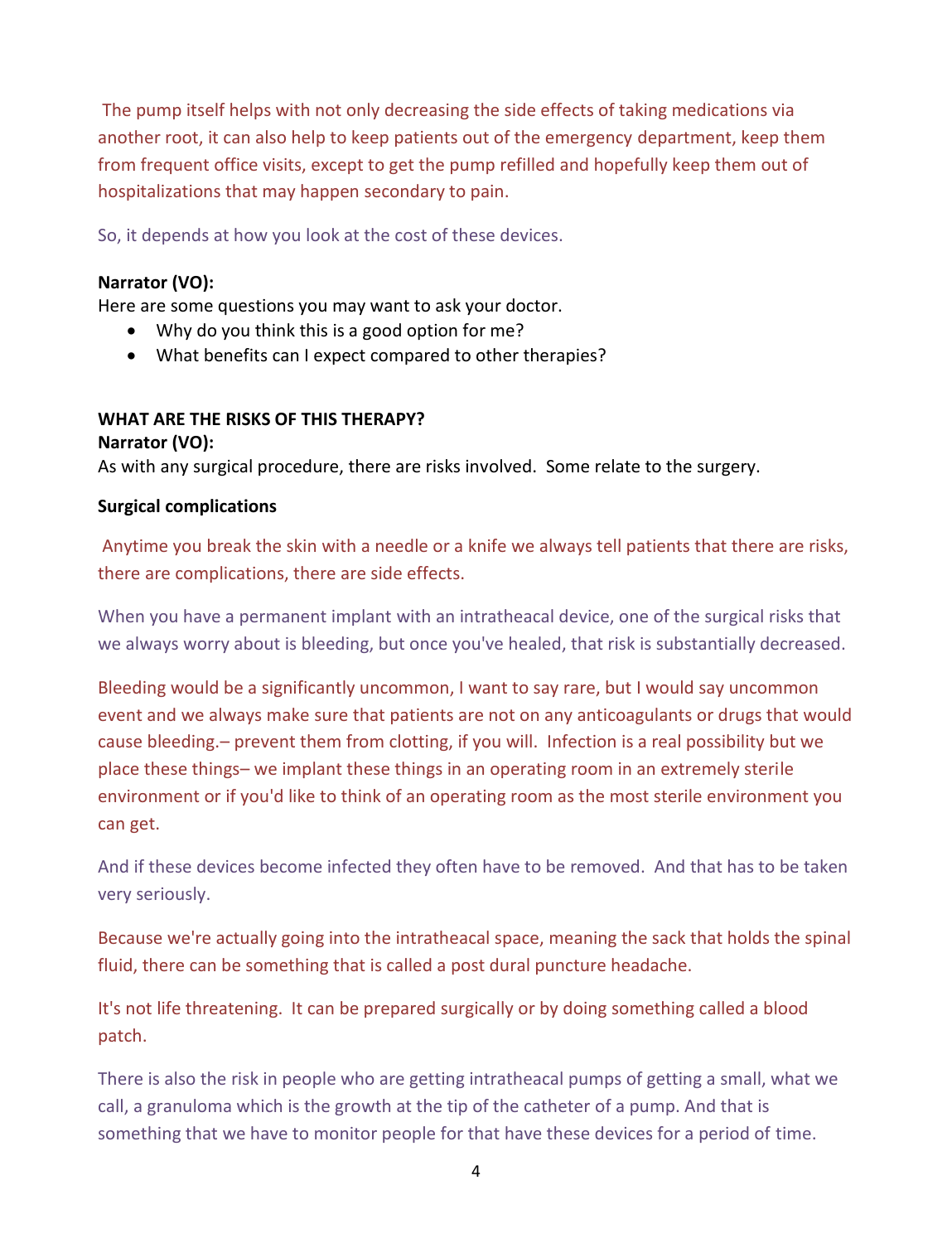## **Narrator (VO):**

Other risks relate to the medications being used.

## **Medication risks**

Opiods, whether they are taken by mouth or whether they are delivered by pump have side effects and concerns that you always have to be worried about.

One of the side effects that we worry about is that we want to make sure that you continue to have good breathing and that you have no decreases in your breathing rate. And so, we watch for that in the holding area.

In men we can see urinary retention, we always have to make sure that that resolves prior to doing an implant when we do the trial.

One of the downfalls of having a pump is that is effects your-effects your testosterone levels because of being on an opiate that's where the first thing it affects. My sex and my attitude was just getting to a point where I didn't feel like doing anything. I got lazy.

And in about six months I had my blood work redone and my testosterone levels were right back where they were. So that's one of the things you have to do for the remaining time that you have the pump because it does work on certain things in your body.

## **Narrator (VO):**

Some risks involve the device itself. It's important to stay alert to problems, especially those that can cause an overdose of your medication.

## **Device problems**

With any implantable device, well, one thing that you worry about is how well is the system going to function over the long term. In many individuals these systems function very well, but there also can be complications

Movement of the catheter inside of the cerebro spinal fluid is a possibility and that should be suspected if the patient has significantly increasing pain in spite of the fact that the doses are escalated, the patient has an abstinence syndrome, meaning that the medication is not getting into the cerebro spinal fluid. There are several possibilities for that.

1) the pump itself has failed, which is an extremely uncommon event, but it can happen. 2) there is a disconnect from the catheter at the pump site. 3) a break of the catheter between the pump and the cerebro spinal fluid or the catheter itself is sometime completely outside of the cerebro spinal fluid. It does happen but it is extremely uncommon.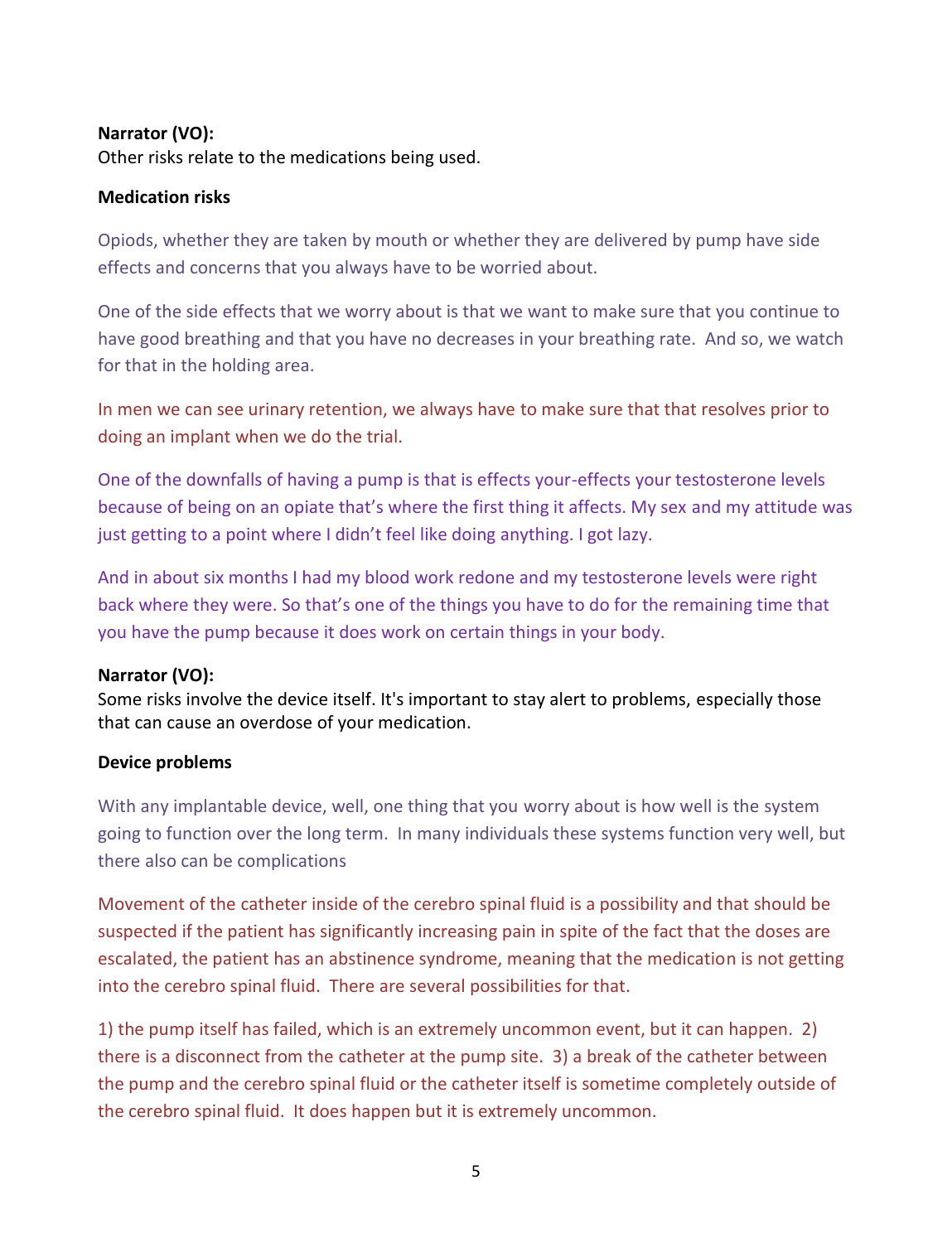But, if for some reason you have difficulty with your pump or difficulty with catheter and the drug is not getting infused properly, i-it's possible that you could have either an overdose or an under-dose, and an under-dose could lead to signs of withdrawal. If you're starting to get signs of withdrawal, it's important to speak to your physician to seek help.

But what we do typically do is 1) interrogate the pump to make sure that the pump is in fact working. We evacuate the pump to make sure that we're getting the medication that we expect to get, and the little computer that we have that we place over the pump will tell us that.

Then we do something called a dye test. We place radiopaque dye, meaning a-a solution that we can see under x-ray guidance. We inject it into the pump and we track it through the pump into the cerebro spinal fluid. If the dye is not delivered directly into the cerebro spinal fluid there is a disconnect somewhere.

So there are complications that kind of go with the equipment and we have to watch for those and monitor for those.

First thing to do is to go back to your physician. Your physician is the best person to determine what if any problem exists.

## **Narrator (VO):**

Here are some questions you may want to ask.

- Do I have any conditions that might complicate the surgery?
- What symptoms should I watch out for that could indicate a problem?
- What should I do if I suspect a problem?

## **Reasonable Goals Less pain, more function Narrator (VO):**

A pump is not a cure-all. It's important that you have reasonable goals when you're considering an implantable device.

One of the questions that people often ask about implantable devices are 'Will these rid me of all of my pain?'. And I think that the reality is, as with many forms of pain treatment and management, is that these devices will not reduce all of your pain, but that they will help a substantial amount and help you function better.

The pump may not result in 100% pain relief. So there have to be some expectations that are realistic on the part of the patient and we tell the patient that. In pain medicine in general the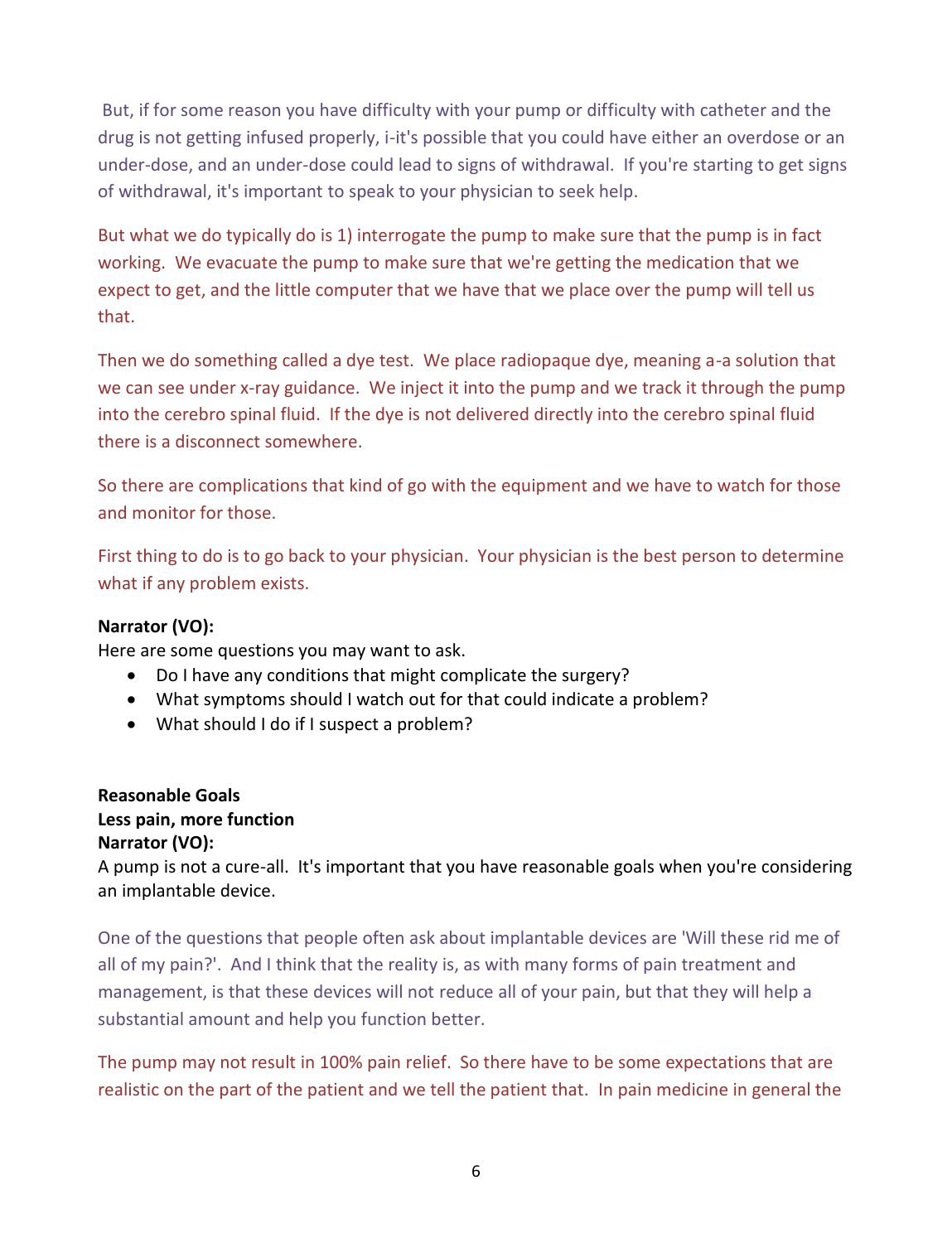gold standard, if you will, or the standard of care target that we look for to relieve pain is 50% relief.

Well, the device is not a cure. The device just adjusts the pain level.

## I always tell my patients that are goals to include adequate pain relief but if we're going to give them adequate pain relief we'd like to see increased function, minimal side effects, and improved psychosocial functioning.

I would encourage people to focus on their function and where or not these treatments and other interventions that they're doing help them live more full lives: focusing on that aspect of the outcome versus the pain intensity reduction.

I think the importance with many forms of pain treatments are really involving yourself in a full, what we call, multimodal treatment plan. And what that really means is using all aspects of pain management. So, even if you get a spinal cord stimulator or an intratheacal pump it's still important that we help you with other forms of pain control.

I go to therapy three days a week, Monday, Wednesday, and Friday. And my work out is about two hours which keeps you on your toes, keeps you stretched out. Ah, it doesn't let you get lazy and other than that everything else just falls in place. When you feel good you want to do good things.

## **Narrator (VO):**

Here are some questions you may want to ask.

- How much pain reduction can I expect?
- What other pain management techniques can I use to get the most from my pump?

## **WHO IS A GOOD CANDIDATE FOR A PUMP?**

## **Narrator (VO):**

Pumps are useful only in certain situations.

One of the first questions that we need to ask is do you have a condition that will respond well to intratheacal treatment? This is not for every pain state but for specific issues.

When we determine or try to determine who or who is not a good pump candidate, one, we look at the diagnosis. There has to be a firm diagnosis, what I like to call a hook to hang my hat on. Meaning that I can–I know exactly why the patient is having pain but nothing else can be done about it short of medications.

When you're contemplating intratheacal treatment, the first things to ask your self is 1) have you really tried all other reasonable options to treat your pain: more conservative options? And you want to make sure that you've answered that question. The second thing is that you want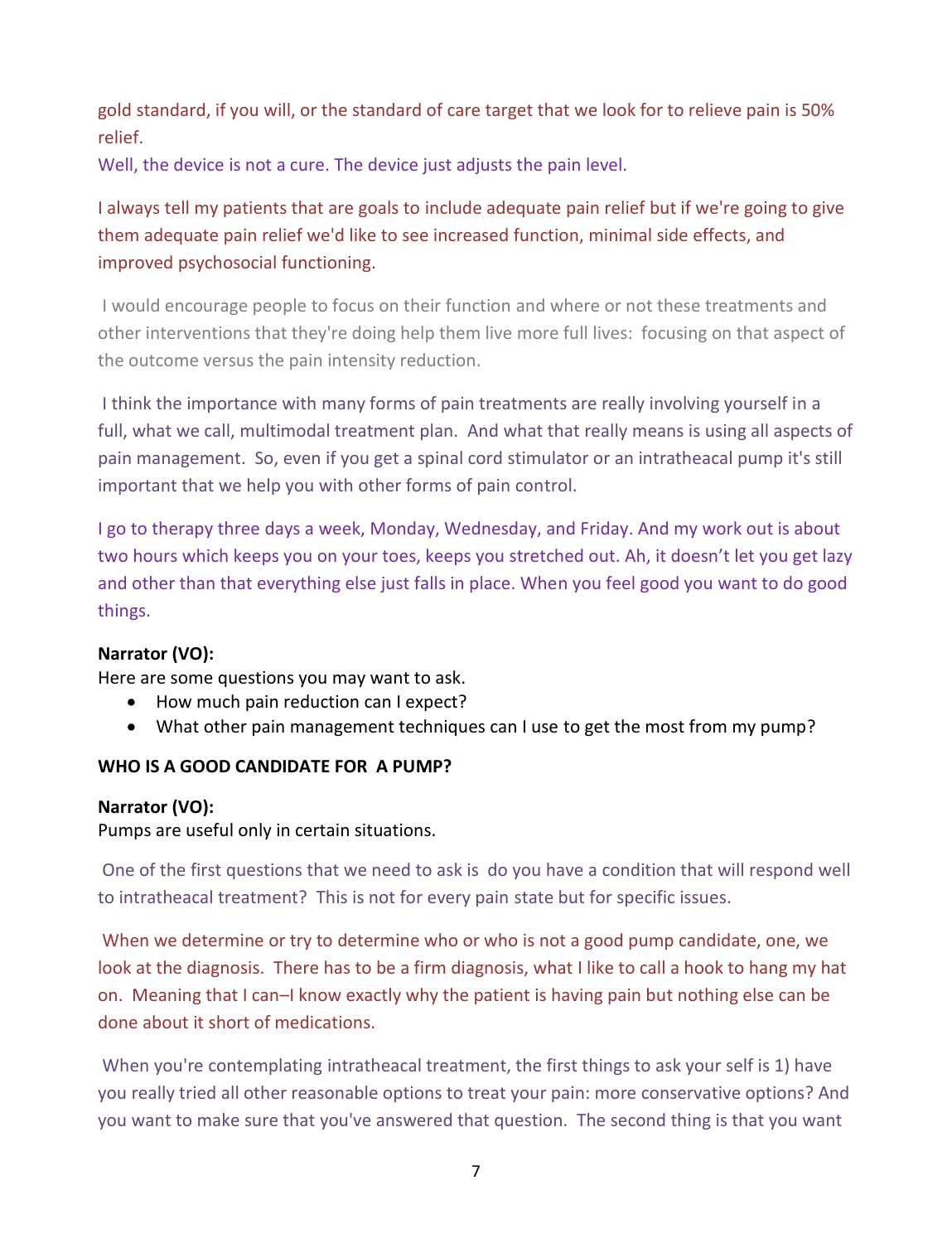to make sure that you don't have any –umm– process that would not make it not possible to have an intratheacal device.

When it comes to cancer pain, I think that everyone, at least intuitively would agree that we would go all out to control cancer pain.

In cancer pain patients we're not only looking for pain relief but if we give them pain relief we allow them to increase their function and then it becomes quality of life. We've placed intratheacal pumps in cancer pain patients and we've been able to cut down on significant side effects, increased their function, and they're able to interact with their family members.

## **WHO IS** *NOT* **A GOOD CANDIDATE FOR A PUMP?**

## **Narrator (VO):**

Pumps are not the answer for everyone.

There are certain individuals where intratheacal treatment may not be the best form of treatment for them. And the first thing is again is have you tried other treatment options that may be more conservative.

If we're going to talk about a diagnosis that would indicate a poor outcome from a pump, I would say fibromyalgia. Now, there are probably physicians who would argue with me in that regard and that's where the practice of medicine comes in.

If you have a bleeding issue it may be not in your best interest to have an intratheacal device or if you have a high rate of getting infections this may not be the best device for you.

Von Willebrand syndrome or they're on an anticoagulant like Cumadin, Werfirin, or plavix for instance or one of those medications. Again, it does increase the risk of bleeding. We typically stop those medications while we're doing the trial and then shortly around the implant. But that doesn't necessarily prelude them from getting the system.

If you have any metal allergies or you have specific allergies that we're worried about, we should probably first– I would recommend that we first check to make sure that you aren't allergic to anything in the system.

Patients who have an immunosuppression going on for any reason, cancer patients or chemotherapy. It doesn't necessarily preclude them from getting an intratheacal delivery system however you need to make sure that they –uh– get clearance from their physician who is treating them in that regard.

There are certain individuals that may have certain psychological conditions that need to be better treated before we consider intratheacal treatment. For example, you may have high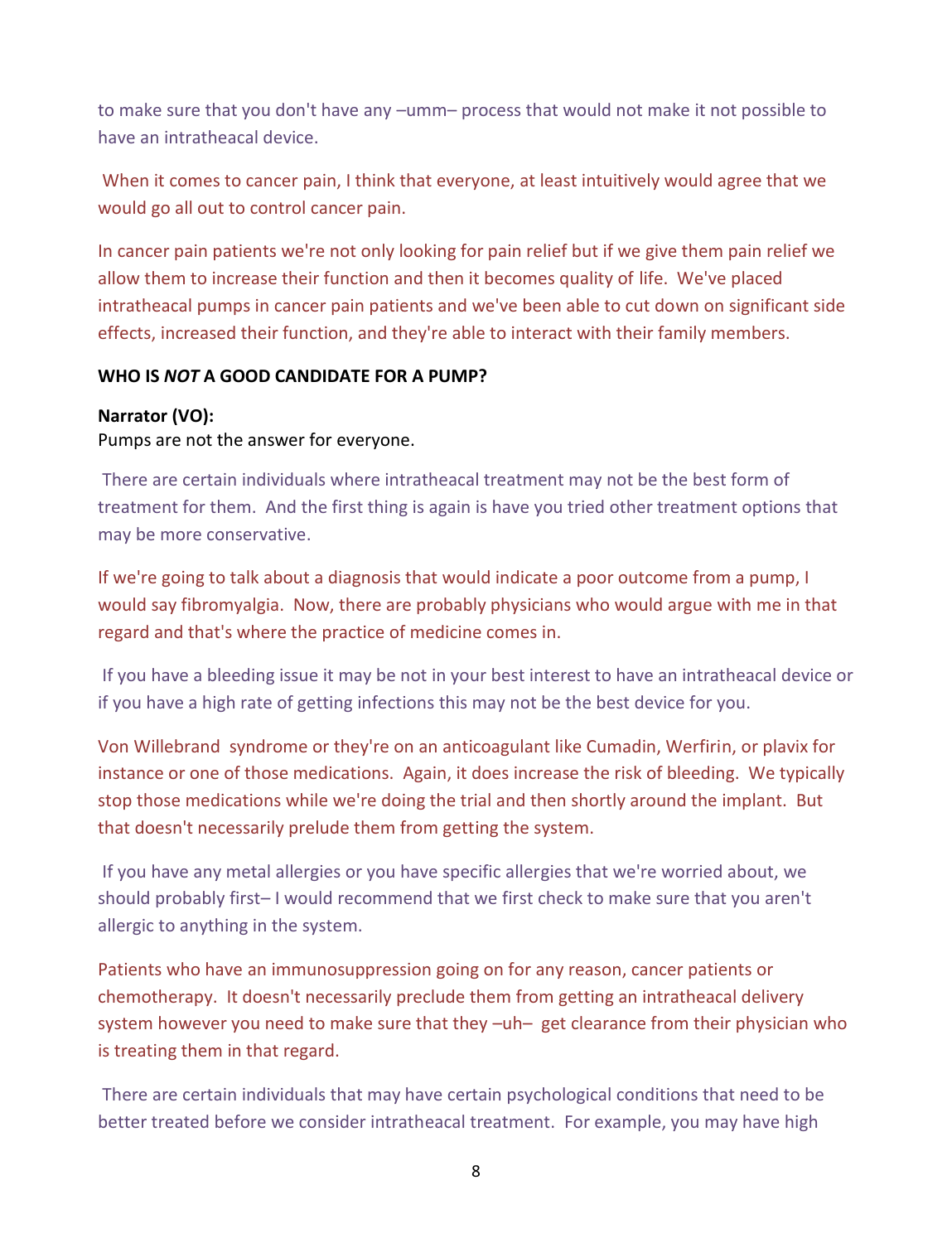levels of anxiety or high levels of depression. It's important that we help you with those conditions before we consider progressing forward to implantation.

## **Pumps and Those With Substance Abuse Issues**

## **Narrator (VO):**

If you have had a problem with substance abuse you and your health care provider need to discuss the situation openly.

One of the questions that we often get asked is would we consider this treatment for someone who has a drug abuse problem or someone that's previously and an addiction to opioid pain medications. There's no exact answer to that, but I will tell you that if you have had a previous addiction or you continue to abuse medications, until you have that under control or until you have the appropriately treated I would not even consider an intratheacal device.

A patient who has a chronic pain syndrome that again, I can hang my hat on a hook, I know they have a real pain problem, just because they have an abuse problem or they have an addiction problem in the past, that doesn't preclude them from deserving pain relief.

## **Narrator (VO):**

Here are some questions you may want to ask.

- Why am I a good candidate for this device?
- Do I have any risk factors that could cause problems?

## **WHAT IS THE PROCEDURE FOR TRYING A PUMP***?* **Narrator (VO):**

If you want to try a pump, you'll take part in a careful process.

## **Preliminary history and testing**

The history and physical is nothing more that we wouldn't do for any other procedure that we'd do. It's a routine physical. We listen to their lungs, heart. We look at their medication list. We make sure that they get their medications while they're in for the trial. But, it's no different from a routine physical exam and the routine testing that we would do for any procedure.

We may have you get some blood work; we may have you get some films so that we can look closer at your spine.

We want to be aware of any anticoagulants or medications that they are taking to keep them from clotting and hold those during the course of the trial. If they have sleep apnea that's another concern altogether because of the possibility of respiratory depression.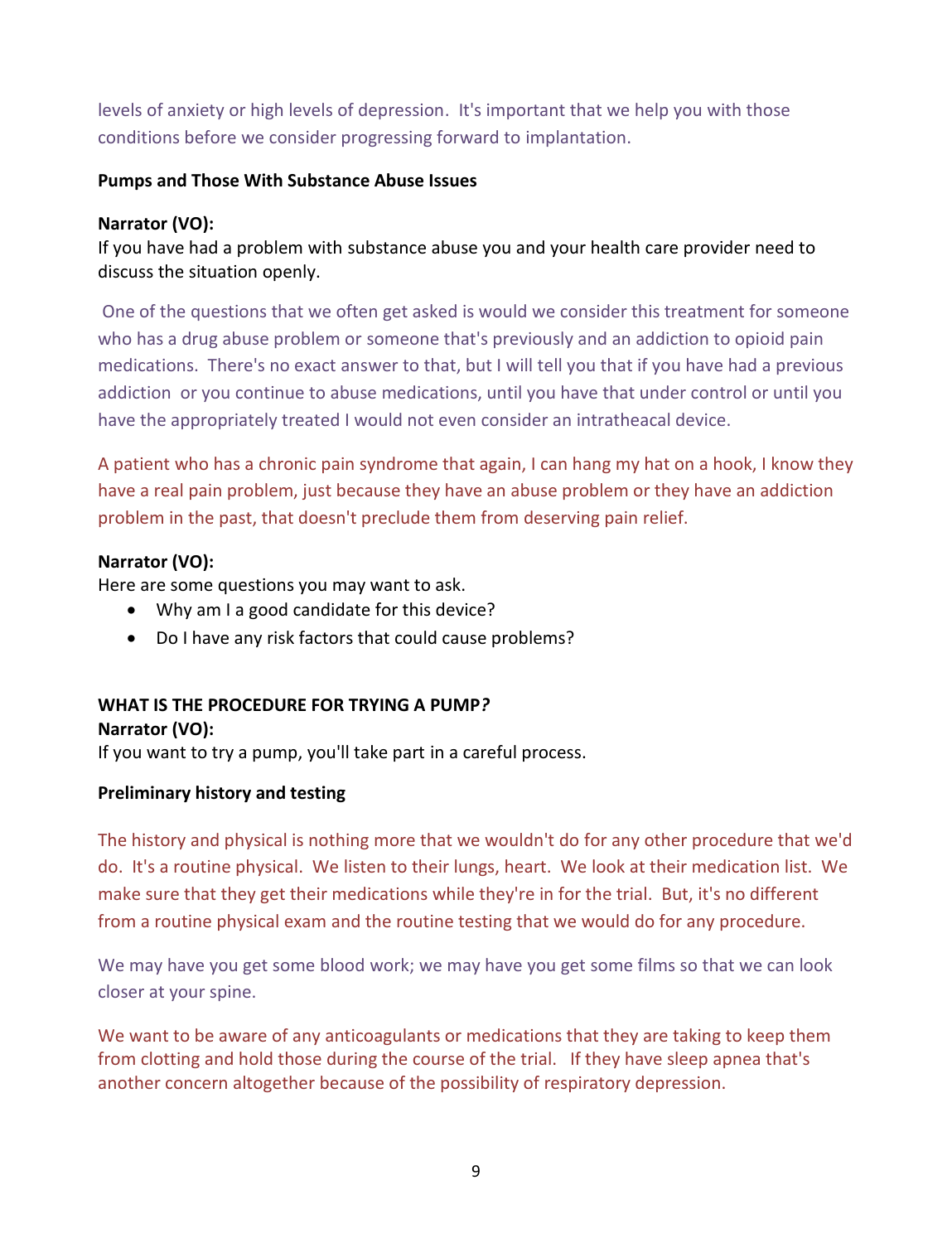## **Psychological screening Narrator (VO):**

Psychological screening is a normal part of the process and can help avoid problems later in the process.

Well, we look at an intratheacal device, a pump if you will or any implanted device in that regard that is going to be placed for pain control. The psychological screen is very important because we certainly know that any psychological overlay if you will or problem that is uncontrolled will preclude adequate pain relief, no matter what we do.

It's for many people, this of when they're asked to see a psychologist as part of an evaluation for a stimulator or a pump, it often is the first time that they might have seen a psychologist and they might be a little afraid. I think that a lot of people worry that when they're told to see a psychologist that someone is thinking that their pain isn't real or that they're faking it or that they are exaggerating it. And nothing really could be further from the truth.

Well, what we are looking for is what…The information that we provide back to your surgeon or physician is put into the larger whole and really they take our information and put it amongst all of the information that they are getting. And what they're really looking for are things that would adversely impact their surgery or their recovery.

## Depression is one of the things that we certainly worry about.

If the psychologist deems that the depression is too great at this time, to place the intratheacal pump, the psychologist typically, at least in our practice modality would say we will treat the depression, bring it under better control and then move forward with the pump.

Besides the depression, we look at any significant component of anxiety. And, if the patient is anxious 1) about the procedure or 2) about their life situation or any number of things going on in their life. Then again the anxiety has to be brought under control either with medication management or with a psychological evaluation such as imagery, biofeedback, a collate of skills, if you will.

Well, we usually get information from a variety of sources one is that we do review the chart from your doctor. So, we'll be looking at what kind of treatments have been tried, what the effectiveness of those treatments has been, so we conduct a trough chart review. We also may ask you to fill out a series of forms and questionnaires.

Those really help us get a fuller picture of you and what we often are interested in is really understanding you as a whole person and how this prevention or treatment is going to help fit into you as a whole person and help improve your life.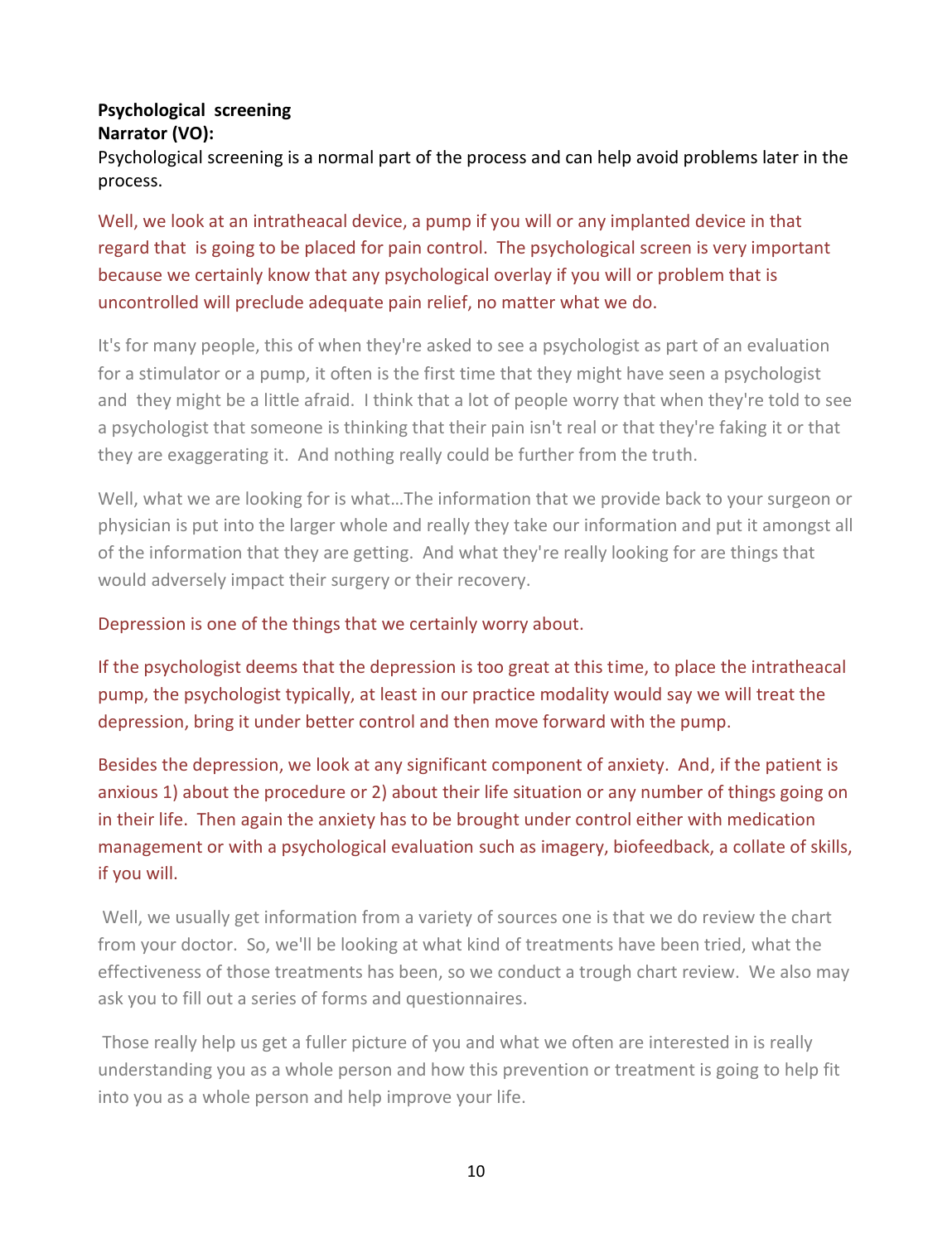Then we also want to sit down and talk with you. We want to find out about you. We want to understand how the pain came into your life, how the pain has impacted your life, what kind of things have you tried, how do you currently cope with the pain. Also, what are your expectations for this procedure, having the stimulator or the pump, and then what are your main goals? And again, we try to focus more on the functional goals rather than just, 'I want my pain to be zero'.

I usually at the end of each session I will review with the person what I will be talking about with their doctor or with their healthcare team.

The benefits to the consumer is really the same as the benefit to the physician and the healthcare team. It's around making sure that we get you in the best possible position before you have one of these surgeries.

# **The Trial**

## **Narrator (VO):**

Before moving forward, you'll have the opportunity to test the device under careful supervision.

One of the really nice advantages with both spinal cord stimulation and intratheacal treatment is that we are able to offer you a trial stage and the trail stage helps us determine and you determine whether this therapy may work for you. The trial was done and it was a four day trial. They insert a catheter around the spine into the damaged part of the back and had a drip of morphine going throw the tube into the catheter. We always do a trial before we do an implant and I-I like in the trial, with my patients so that they can understand where we're going with the trial. You wouldn't buy a car without taking the car out for a test drive. Nobody buys a car the minute that they walk–I hope not– buys a car the minute that they walk onto a lot. This is the ability of the patient to take the keys to the car, drive it for a week and say, I like the car.

So if you decide to progress forward to a trial these are the steps that will happen. The first step is that we will get you ready for the procedure. And so, again, we will make sure that you don't have certain risk factors that would make it not safe for you to have the procedure.

Once, we've done that then we'll take you to the procedure room and we will clean off your back and we will use small amounts of medication to numb your skin, sometimes we give you medication to relax you, and we put a small needle into your spinal canal and we place a catheter.

We will place an epidural catheter into the intratheacal space, meaning the cerebro spinal fluid. Very simple procedure. It's no different from getting a spinal for a surgery or an epidural for child birth.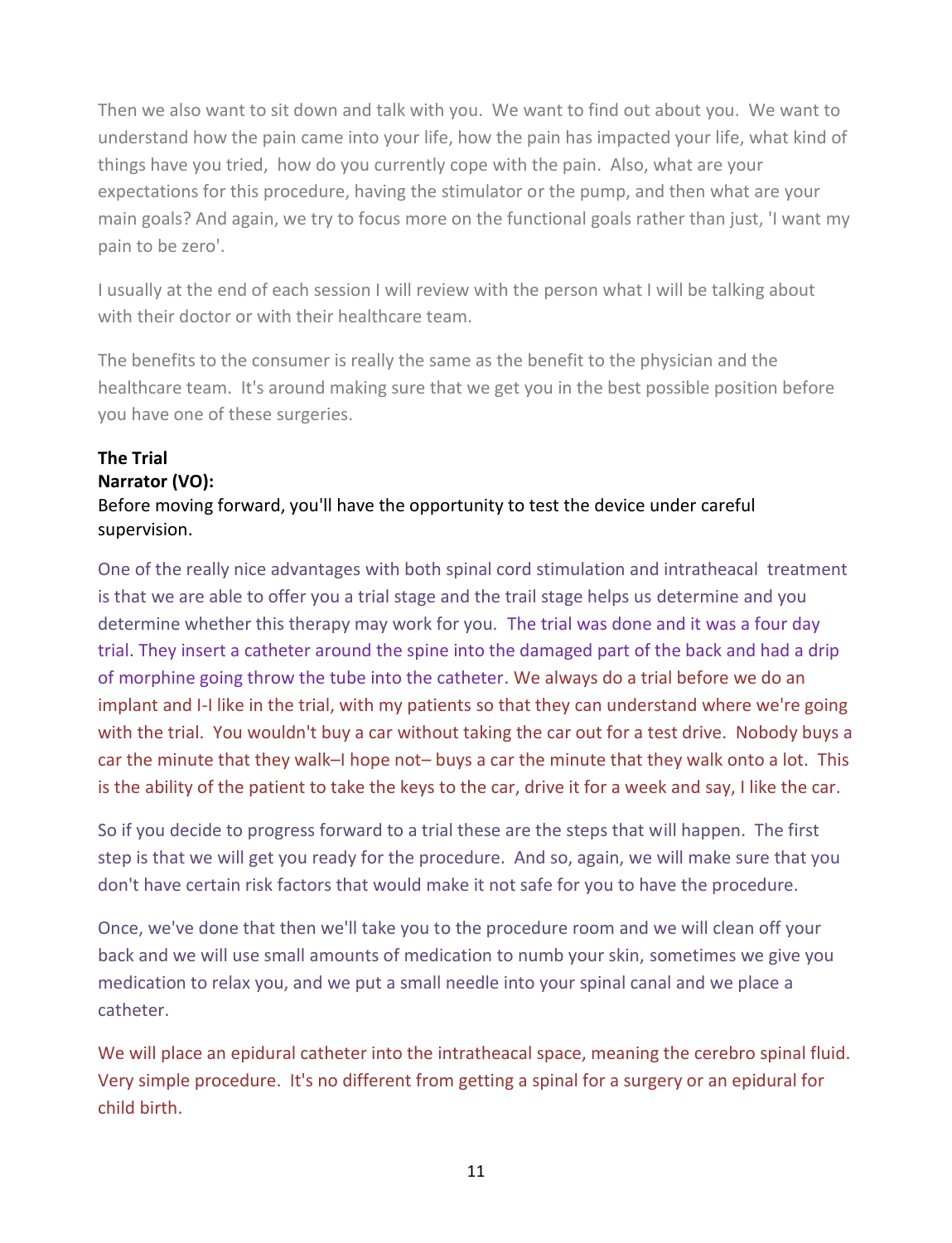Then we will secure that catheter to your back, often with a special dressing and some tape, and then we will connect that catheter to a device that will infuse the medication.

And we p-place them on a monitored floor to watch them because, again, respiratory depression, if you're talking about morphine, is the one thing that you are certainly concerned about. And we monitor them and we monitor them and check on them once in the morning and once at night.

It's important for you to take an active role in your care. For example, during the trial phase we're going to listen to you based on whether you think that you're getting some sort of pain control that is substantial, whether you think that it's helped you with your function and whether you may have some side effects.

And we watch them to our end points. So, what are our endpoints? Reasonable pain control, increased function, minimal side effects. If we can't arrive at those end points within a reasonable period of time, 5 days perhaps, then it's considered a failure.

If they do arrive at those endpoints in a reasonable amount of time, typically 5 days, sometimes shorter, Then they are considered implant candidates. And then we bring them back to the hospital at a later date for a permanent implant.

#### **Narrator (VO):**

Here are some questions you may want to ask.

- When will the trial take place?
- How long will it take?
- How should I prepare?

## **INTRATHEACAL PLACEMENT**

#### **Narrator (VO):**

The permanent placement is a surgical procedure.

When we're going to the permanent implant we take the patient into the operating room, and they're prepped and they're draped just like a surgery and that's obviously for sterile reasons and this is going to be a surgery. We bring in what's called a fluoroscopy machine, meaning a real time x-ray if you will.

We find the space, and typically it's the lower spine. Typically anywhere from the second lower lumbar vertebral body down to the fourth lumbar vertebral body. And we take a single hollow needle and we place it under foroscopic guidance into the sac that holds the spinal fluid. We then take the hollow tube and we place the hollow tube through the needle.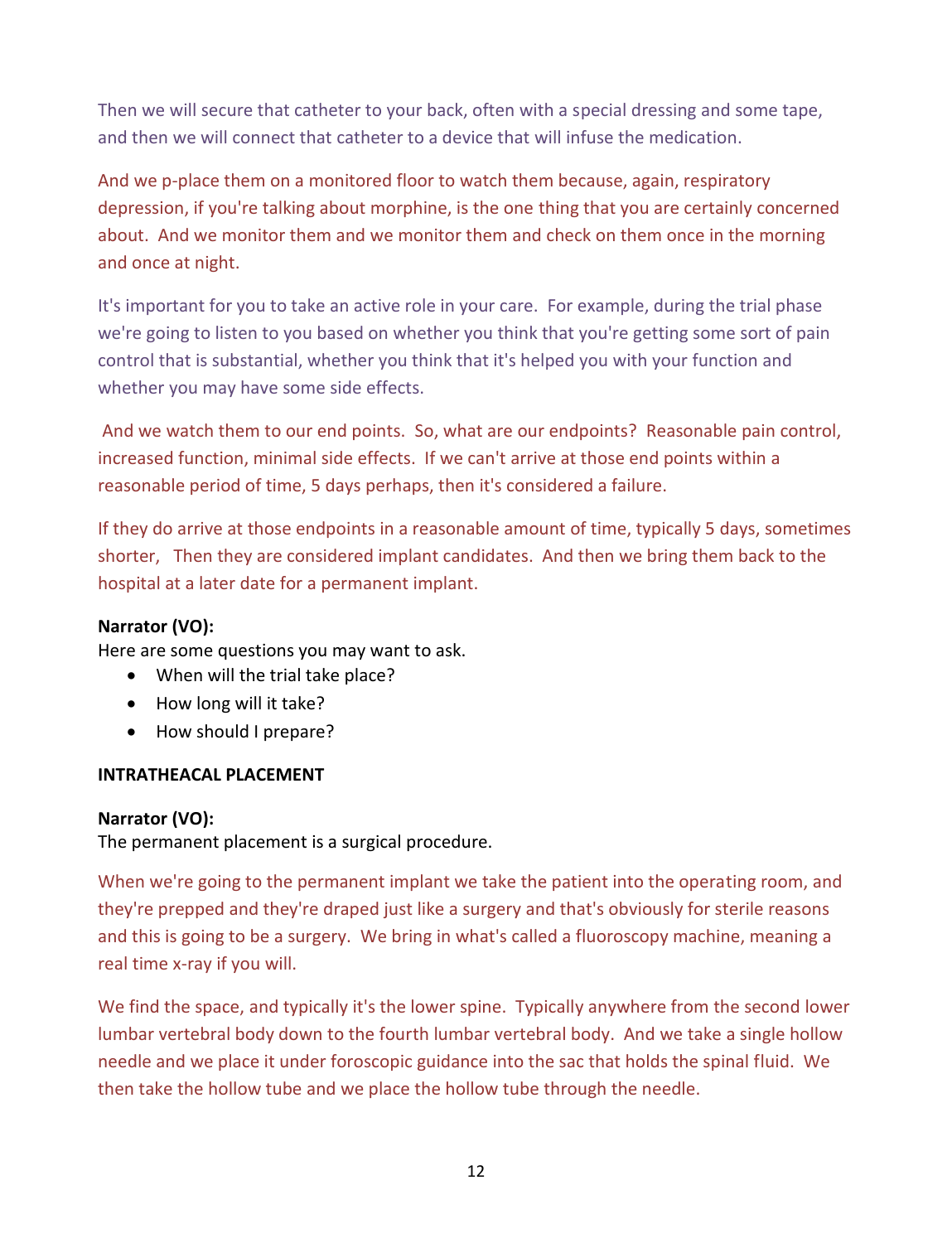And, it looks much like this. We wait to see cerebro spinal fluid come back through the tube. That tells us, yes in fact we are in the cerebro spinal fluid. We pull the needle out. We then take what is called a tunneling device. It looks much like a schcabob skewer will, and we take it and we tunnel it around to the front of the patient .

And we take the little hollow tube and we attach it to the end of the skewer, if you will, and right under the skin, we tunnel it under the skin to the front of the body, typically the abdomen.

We make a very small incision in the abdomen and form what's called a pocket. We take the pump, we connect it directly to the catheter. We place the pump inside the pocket. We suture the pocket up and we send the patient to the recovery room.

When you wake up everything is so tight from the tape and everything that's holding everything in place. And it takes a good three to six months for everything, the muscle tissue, and everything to start growing over so that it actually has a spot and it doesn't move.

And it took me ah I would say, maybe, about a year, maybe a year and a half to…the scaring, you know, getting used to bending, getting used to turning and things like that. But that's about the hardest part was the surgery.

## **Narrator (VO):**

Here are some questions you may want to ask.

- How soon after the trial can implantation take place?
- How long will I remain in the hospital?
- Does my insurance cover the device?
- Does it cover the maintenance that I will need?
- What happens if I lose my coverage?
- What long term support can I expect from my health care team if I have one implanted?
- Who should I contact if I have problems?
- $\bullet$

## **LIVING WITH A PUMP**

## **Narrator (VO):**

The pump may reduce your pain, but there will be limitations on some of your activities.

## **Limitations on movements**

There are certain restrictions involved once the pump is implanted. Certainly we don't want the patient working on –uh–... a jackhammer for instance

Typically the pump does not preclude them from driving a motor vehicle. In fact, we hope that it allows them, because we are reducing their pain, to do things like that.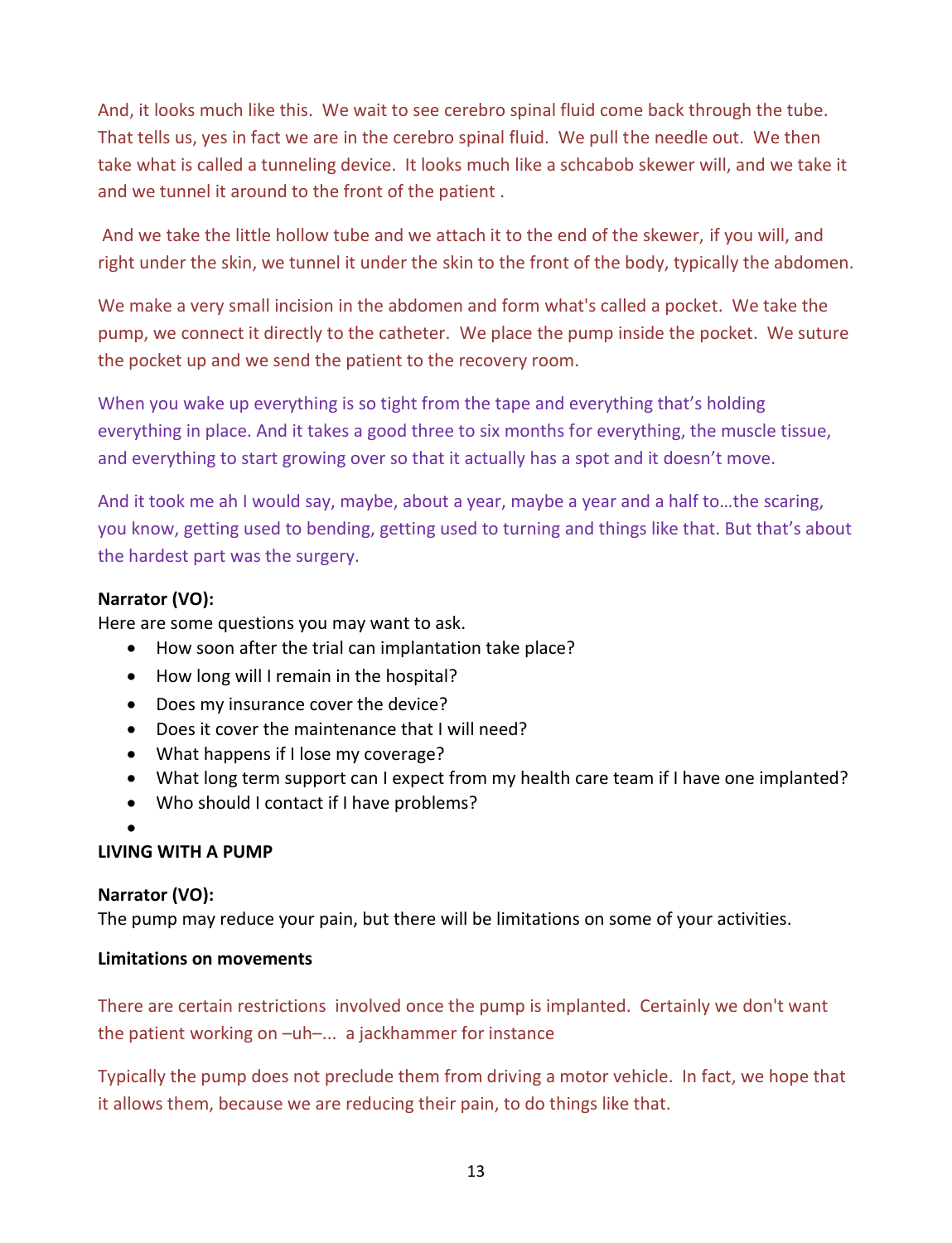And if they have a reasonably good pain control they typically start to increase their activity even by themselves without us telling them to do that. We do try to tell them to limit the amount of bending and twisting

Well you pretty much want to watch what you do as far as bumping into something, trying to lift something. You still got to remember your back is injured. Just because you have the pump in there reducing the pain doesn't mean you can go and work for a moving company. Because it's not going to work.

But, clearly any excessive bending and twisting would be would pose a problem in regards to catheter displacement or flipping of the pump itselfGolf and bowling involve obviously a lot of twisting and bending. Now, if someone is an avid golfer far be it for me to tell them, well you have to give up golf. What I will tell them though is that maybe you'll have to adjust your swing.

Ah, believe it or not, I do golf. It's called half swing golf because you can't make that full swing. I'm in the water…we're river people so we have a boat so the water—I'm in the water—the water has no effect on swimming at all.

Part of the reason that we put these pumps in is to allow people to have some enjoyment in their lives and to increase their activities.

You always have to think ahead because you know it's there and you don't want to bump, rip into something, have something pointy jag, something like that. So it keeps you on your toes at all times.

#### **Limitations on temperature**

Any time that you have an implantable device it's important that you look at the manual that you are provided and also ask your healthcare pro-professional because there are certain activities that you should avoid. For example, you have to be very careful and avoid high temperatures with an intratheacal pump because they can effect the amount of drug that is infused and how fast it is infused.

Well, my hot tube, believe it or not, is set at one hundred degrees. You can't go over one hundred degrees. Depth wise it's about 30 feet…if you're scuba diving, snorkeling, anything like that.

#### **Security systems and traveling with a pump**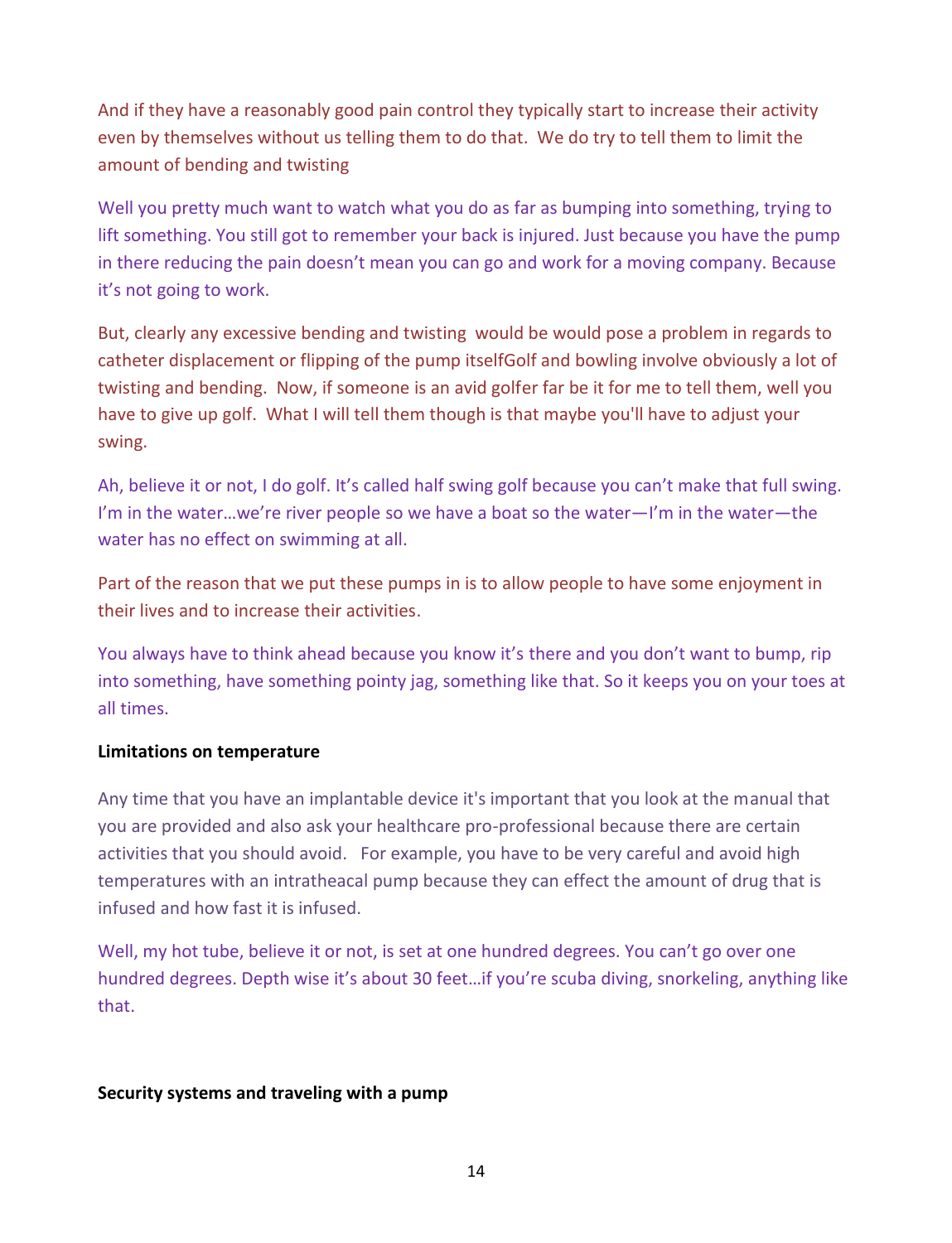When it comes to security, if you are traveling, there's certain precautions that are mentioned in the manual about how you should deal with an intratheacal device. You're going to have a card so you can let the airport security know that you have a device.

You just come up and show them the card and tell them you don't-you don't wish to go through the detector because of the device you have implant, that it's possible that the magnetic field could adjust the flow of the morphine either lower or higher which would cause problems and you don't want those problems.

And also another one is, which nowadays is not as strong, are the metal detectors when you go through stores and they put those little magnets on clothing and boxes and you walk out and it goes bee-bee-bee-beep.

Well, what would happen is you would have to pull your card out and you'd have to call for store security and say I, you know, I want to check these bags…I'd like to walk around this instead of walking through it. And they read the card and usually have no problem with it.

## **Other health care**

## **Narrator (VO):**

Be sure your other health care providers know about your device and are prepared to properly manage your care.

It's important when you have an implantable device that you carry identification on you, letting other individuals know that you have this implantable device. So, if there is a medical condition that we need to treat you for, we understand what type of device you have.

There– One of the tests that people ask, th-can they still get with an intratheacal device is whether they can still get an MRI. You still can get an MRI with an intratheacal device. It's important to make sure after you've had the MRI that your pump is still infusing at the right rate. So what we do is we often have people go for the MRI and then we check them after the MRI to make sure that the pump is still infusing at the right rate.

## **Narrator (VO):**

Here are some questions you may want to ask.

- What limits will I have once I have the pump implanted?
- What does my family need to know about my implant?
- Who can I call if I have questions about any activity with my pump?

## **MAINTENANCE**

## **Narrator (VO):**

You'll have the responsibility for maintaining your device on an ongoing basis. It's really a partnership between you and your provider.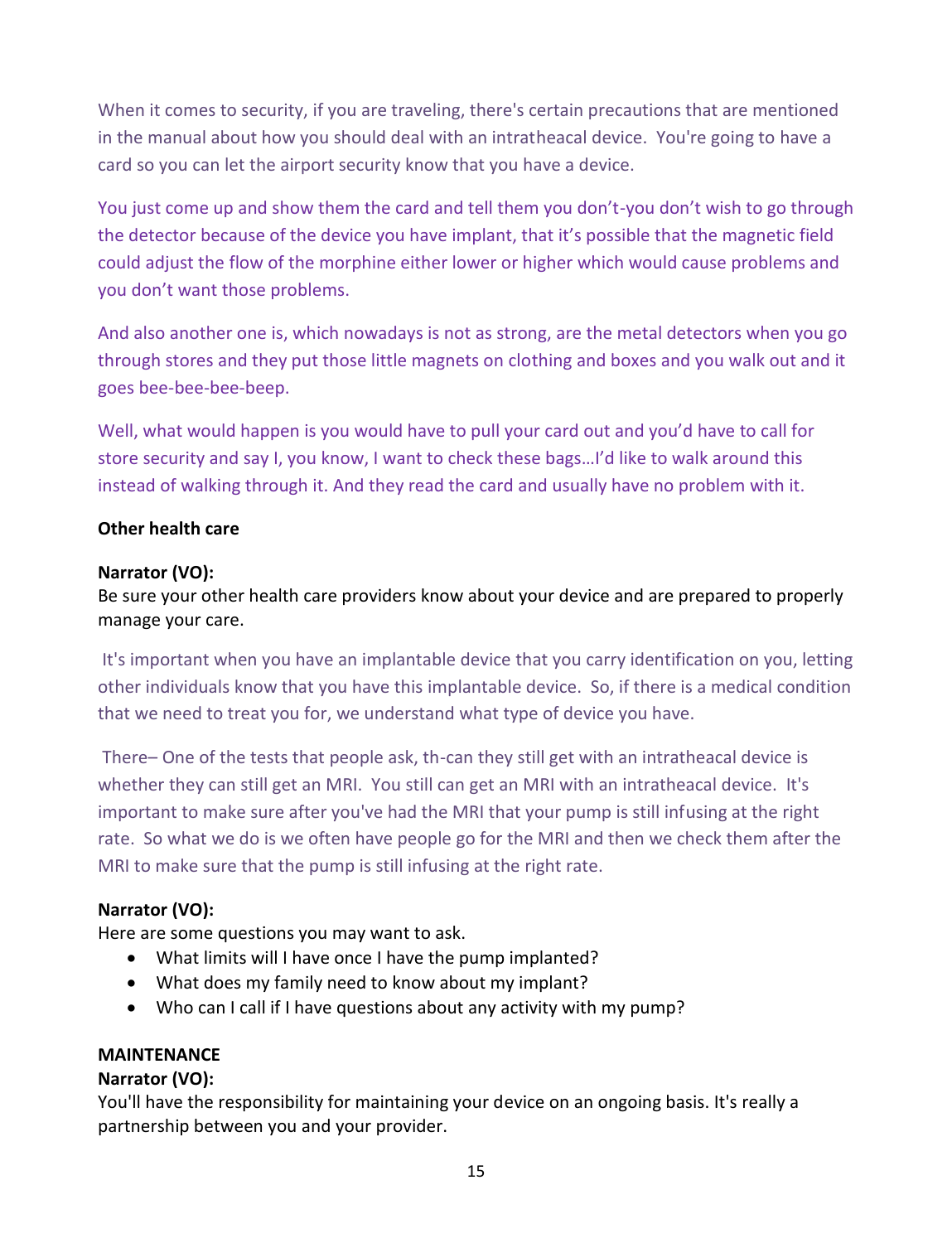It's important when you're considering progressing forward to an implant of an intratheacal device that you understand that you're going to have responsibility for also taking care of the device. For example, if you have an intratheacal pump you have to have the pump refilled at a regular basis. It's going to be important that you think that you're going to be able to go to those visits and keep on that schedule because it's important that we care for the pump and fill it appropriately.

How often does the patient have to come back to have a refill? It depends from patient to patient and what I mean by that is it depends on how much the patient is getting and we can change the concentration of the medication. For instance, if we have 10 mg in CC or 1 ml if you will, and the patient is required to come back every month because the patient is using a significant amount of medication we can increase the concentration of the pump there by spacing out the times that the patient has to come.

We then drain the pump, and we know based on interrogating the pump itself with a little computer system, how much we expect to be in the pump. And we drain the pump. We look at the syringe that we used to drain the pump and we should have pretty much exactly what should be in the pump or there is a malfunction, which alerts us to a problem. If we get back everything that we should get back, then we insert a syringe with the new refill, we refill the pump and the patient goes home.

I think I'm every three and a half months. I'll go in, the take a magnet, find the port hole, they put a little needle in, they draw the little bit of morphine that's left in there, fill up a new syringe, put it in, fill you back up, you're done. Takes twenty minutes, you're out of there. There really is nothing that I have to do on my part except know it's there a take care of that area of my body.

When the patient comes back for a refill, typically we always ask the patient, how are we doing? Is your pain under control adequately? What is your level of functioning. Are you having any significant side effects? Those are questions that we ask automatically.

Also, these devices they eventually –they have batteries– and the battery does not last forever. So at some phase you'll have to have this pump replaced. If you were to have a complication we may have to also revise the device. So, it's important for you to understand that before consider progressing forward with this therapy.

Now I just had a new one put it in, January of this year, because the battery life is between six and seven years. And they just can't go in and replace the battery. They have to take the whole device out and put a new device in.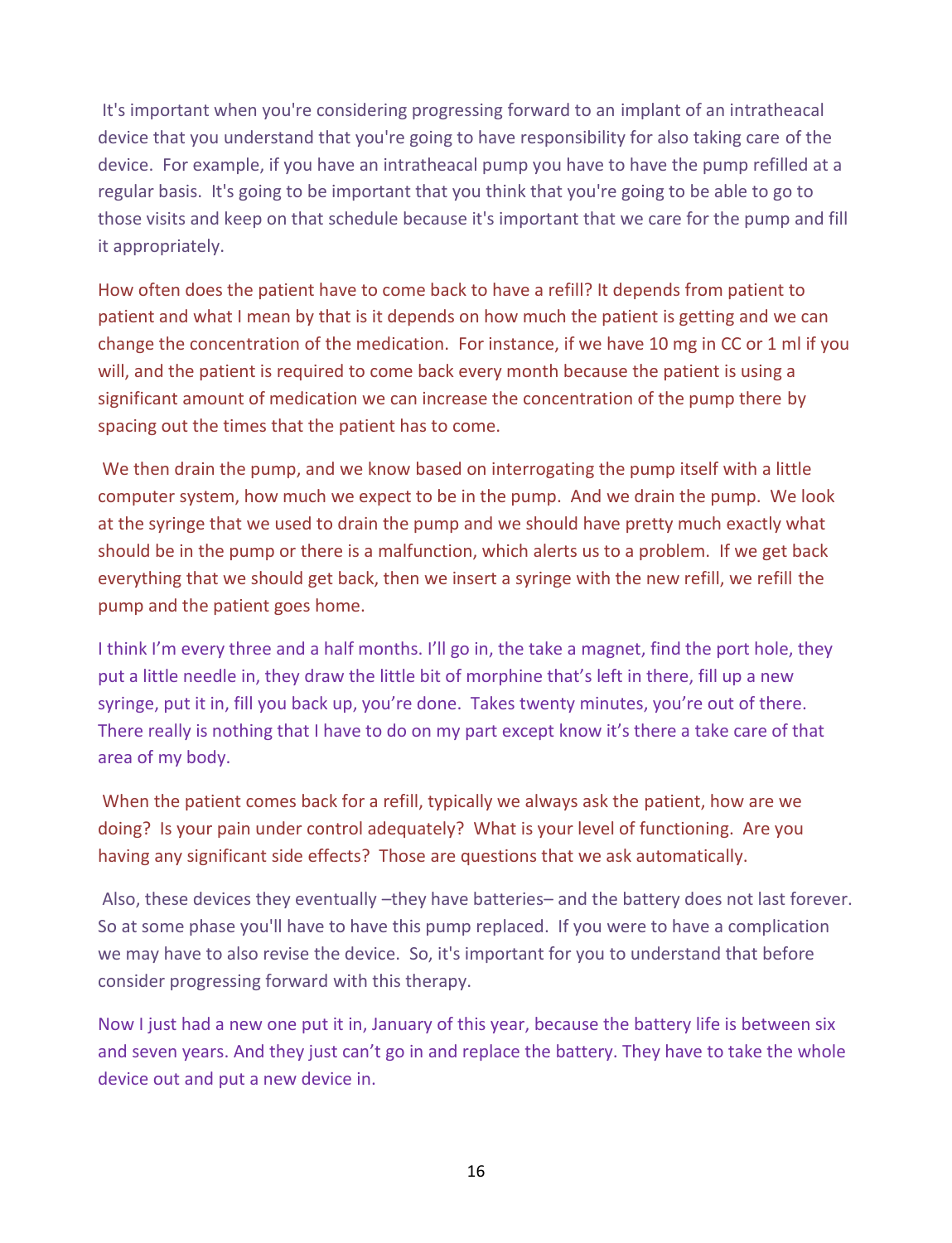I tell my patients that essentially this is a marriage, and hopefully a marriage made in heaven, but w-we need to understand that there is not just a give and they take or a vise versa but it is in fact a marriage. The patient has to take some responsibility in that we're doing an intratheacal pump that will require ongoing care from your physician and from the patient.

And that we do expect the patient to take an active role in getting better. Not only by a pain standpoint, but from an emotional standpoint, an active standpoint, uh and we are there to help the patient along those lines, we can't do everything for the patient.

Your input's very valuable to us to help –umm– us work together to make a decision of whether this might be the right therapy for you. Once you have a permanent implant or an implantation. It's very important also that we work together and that you play an active role because this is, again, just one part of your therapy.

#### **Narrator (VO):**

You'll want to be well informed and confident before making the decision to try a device. Don't be afraid to ask questions.

Most important, remember that this device won't take away all your pain. It's up to you to take an active role in managing your pain and regaining the quality of life you want and deserve.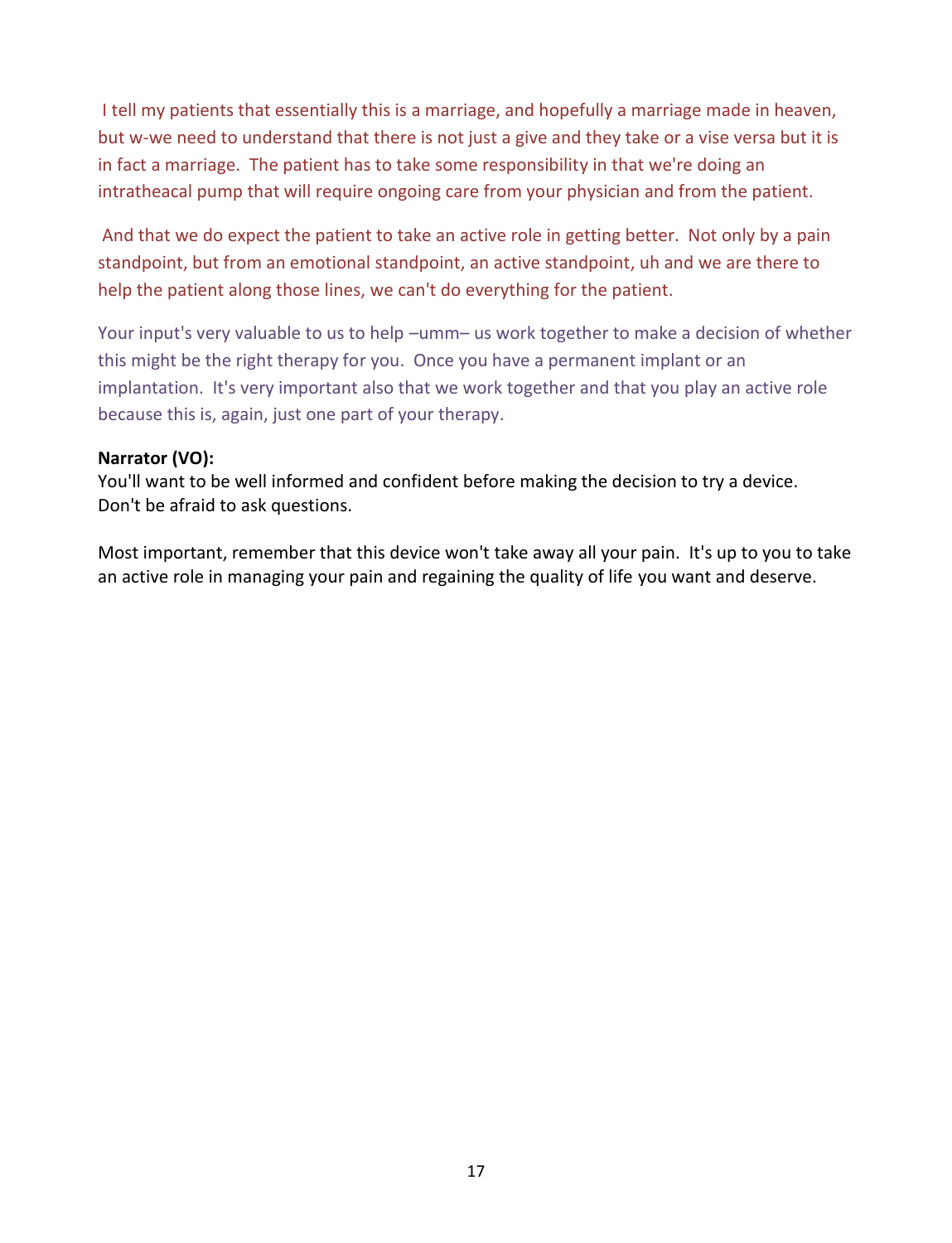#### **NEUROSTIMULATORS**

#### **How Do They Work?**

**Narrator:** All sensations, from the softest pat to extreme pain, are felt by the brain. The nerves of the body work like an electrical circuit to send sensations from the body to the brain. Neurostimulators use electrical current to disrupt the painful signals, reducing the pain you feel.

The way that spinal cord stimulation works is you can think of it as we're blocking the pain signal from reaching their brain

The-the body in perceiving pain, th-there are– it's a very complicated system. But, typically pain signals come from the periphery and run towards the spinal cord or the central nervous system, if you will.

Well, let's think of an example: You have terrible pain in your leg following back surgery. That pain is going from your leg and traveling to your brain.

Now, the problem with chronic pain is that over time, pain can take on a life of its own. And it can actually– f-for a lack of better term 'live' inside of the central nervous system, the spinal cord or in some instances the brain itself and it does take on a life of its own.

One thing that we can do to try to prevent you from having these high levels of pain is that we can stimulate the spinal cord and by stimulating the spinal cord we're trying to block that signal that's coming from your leg from reaching your brain.

And the stimulator, the electricity that we provide through the stimulator's system itself doesn't necessarily override the pain signals but it makes the body think, via another sensation that the person is not experiencing pain.

With spinal cord stimulation your goal is to reduce the pain complete illumination is typically not possible and it's typically not realistic, but what you can do with the often significant reduction that you often get with the spinal cord stimulator – is our goal is to help you function better and do more of your activities that you desire.

#### **When Can They Help?**

**Narrator:** Neurostimulators may be useful for a number of conditions. They are usually considered after other, more conservative treatments have been tried.

I have lower back pain and I started going to the chiropractor for treatments over there, and then I went to a surgeon. I had a herniated disk worked on and then I had an infection and it just... it never felt any better.

The doctor had mentioned it –that I might be a candidate b–for it because I had b-three back surgeries before.

Spinal chord stimulators are approved by the FDA for certain indications and some of the conditions that spinal chord stimulators can be used for are one is that you can have pain in your legs, in your back from a previous back surgery it can be used for that condition.

**Other diagnosis that will or may respond to a stimulator are diabetic peripheral neuothopy.**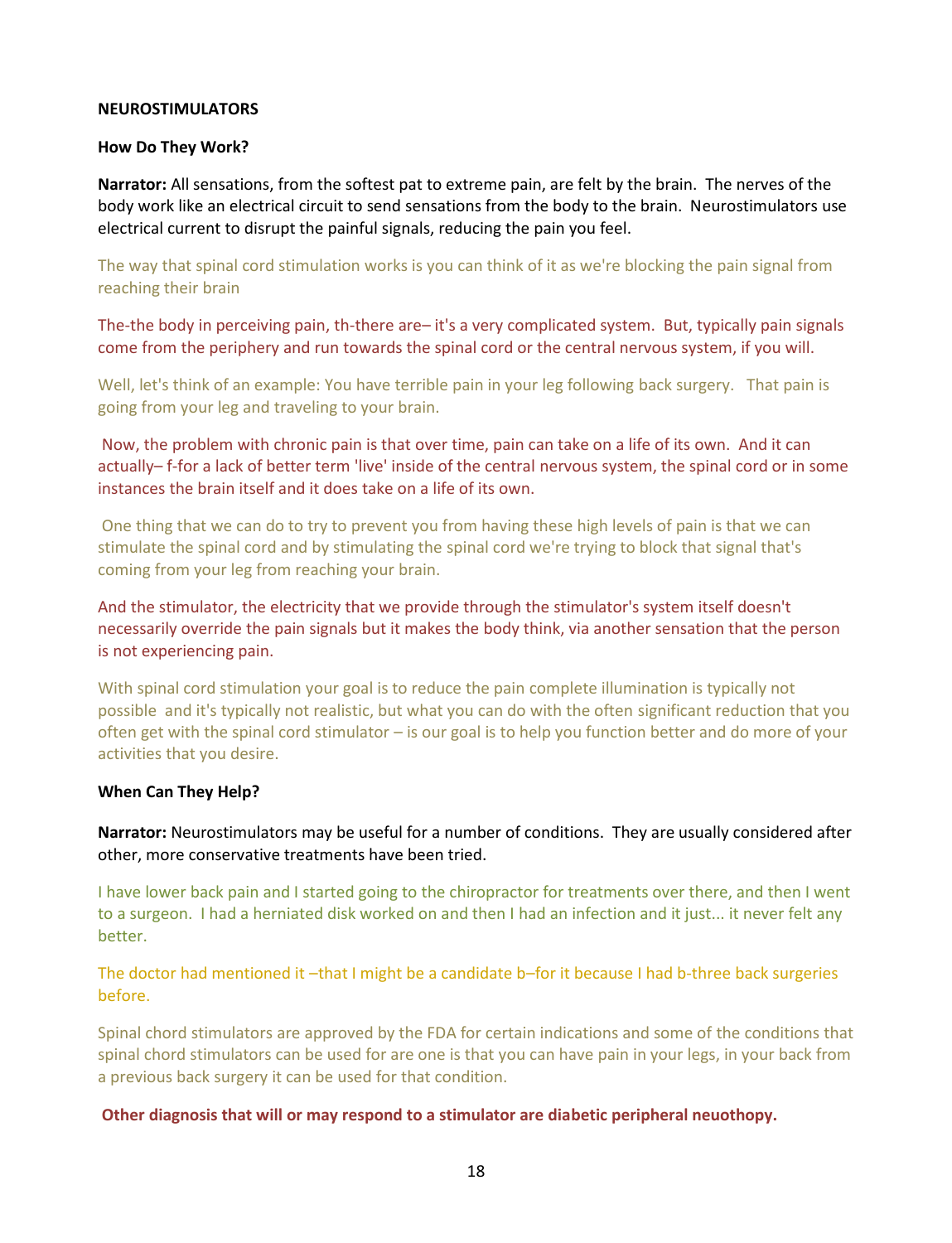It can also be used for a syndrome called complex regional pain syndrome where you may have pain in your arm or your leg and you can use a spinal cord stimulator for that treatment also.

#### **Narrator:** Even if you have a condition that may respond well to neurostimulation, your attitude and willingness to play an active role in managing your pain may be the most important element of success.

People that I've seen do well with spinal cord stimulators are individuals 1) that have a condition that we know has a high likelihood of having success with the treatment, the second is that it's very important to the patient to be motivated or for the individual with pain to be motivated and take an active role in their pain condition. I think that that is extremely important. The next thing that I think is important is an individual that's working with the physician where they can have a healthy relationship which they know will exist for many years. That's also important.

#### **Who Is Not A Good Candidate?**

**Narrator:** If you are considering a stimulator, have a frank discussion with your provider about all the things that can have an impact on your success. These devices can be helpful, but they are *not* for everyone.

The candidates who we would not consider for spinal cord stimulation are the patients who have defused pain over their bodies, someone who may have fibromyalgia, has a poorly defined pain generator.

Spinal chord stimulation should not be considered until you've tried all of the more conservative treatment options. There's also certain individuals that should not have spinal cord stimulation. For example if you have a bleeding condition that puts you at high risk for a bleeding issue. This is not the right therapy for you.

Patients who have a history of chronic infections, again we have a patient who has the chance of seeding a device that is implanted in their body. Even if the chronic infection is far removed from the implant site.

Also, if you have an underlying psychological condition, high levels of depression or anxiety. Until those treatments and side effects are treated it's important that you don't move forward with the surgery.

The patient has to have the mental capacity, if you will, to be able to understand what they can do and can't do with the stimulator. What to expect from the stimulator. If the patient can't understand the abilities and what they can get out of, if you will, the stimulator, then they are probably not good candidates.

#### **About The Device**

#### **Narrator:** Let's look at the elements of a neurostimulator.

Well, spinal chord stimulation has been around since the late 60's and the technology has had rapid advancements over the last 30 years.

Spinal chord stimulator has two parts, the first is the lead which is a, usually, small wire shaped device that we place in the epidural space which is within the spinal canal.

And, it looks much like fishing line, if you will, with tiny metal contacts on it.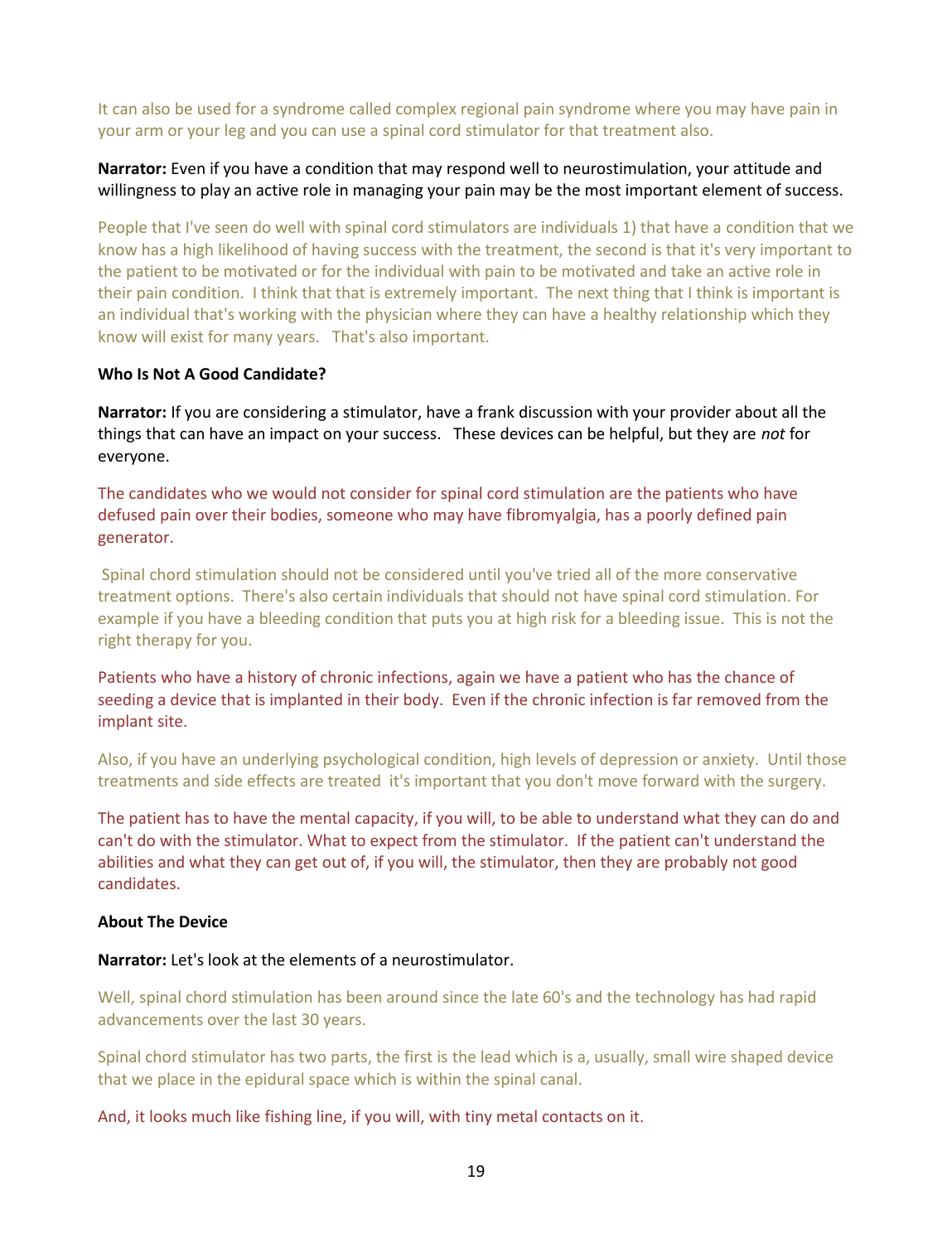The second component that is also implanted is the battery and there's two types of batteries. There's rechargeable and not rechargeable batteries.

And the third part of the system is a hand held device that's given to the patient that allows the patient to actually interface right through their body and controls the amount of stimulation that they get and where the stimulation is going to be in their body.

#### **What Does A Neurostimulation Feel Like?**

**Narrator:** A neurostimulator disrupts the pain signal by providing a small electric current to the effected nerves. But what does *that* feel like?

You know, patients often ask me, 'What does the stimulation feel like?'. And, the description that I hear from patients are, a tingling sensation, a soothing sensation, 'It just makes me relax'. 'it takes away the pain.'. People say that they know it's there they just can feel some vibrations. But, what they do notice is that what they are feeling now is not the pain.

The stimulation feels like tingling. It goes along m-my lower back. Down m-my one leg and down the other leg.

The feeling that – t-the only way that I can describe it is, you know how your legs fall asleep, that's how it feels like.

They give you programs so you can move it from one leg to another. You can move it into your legs, you can move it up into your back. Like a pulsating sensation going through your legs.

#### **PAIN CONTROL EXPECTATIONS**

**Narrator:** Most people with pain just want their pain to be gone. But in most cases, that expectation isn't realistic. But with a combination of pain management techniques, relaxation, pacing, exercise, and more, you can have higher function and a better quality of life.

When we are discussing a stimulator with a patient, probably the first question that they ask is 'Will it take away all of my pain?'. I think that that is what they are most focused on, because pain has been such a huge part of their life that they are looking for a resolution to that pain.

With spinal cord stimulation your goal is to reduce the pain complete illumination is typically not possible and it's typically not realistic, but what you can do with the often significant reduction that you often get with the spinal cord stimulator – is our goal is to help you function better and do more of your activities that you desire.

I would encourage people to focus on their function and where or not these treatments and other interventions that they're doing help them live more full lives: focusing on that aspect of the outcome versus the pain intensity reduction.

I had a lot of pain going down the left side of my body. That's all gone. So... but it has improved for me. The doctor has me on medication and I just take it as needed.

There may be sometimes you still need to take pain medications. And there may be other time two that we also want to get you involved in counseling or psychological counseling to help you with some forms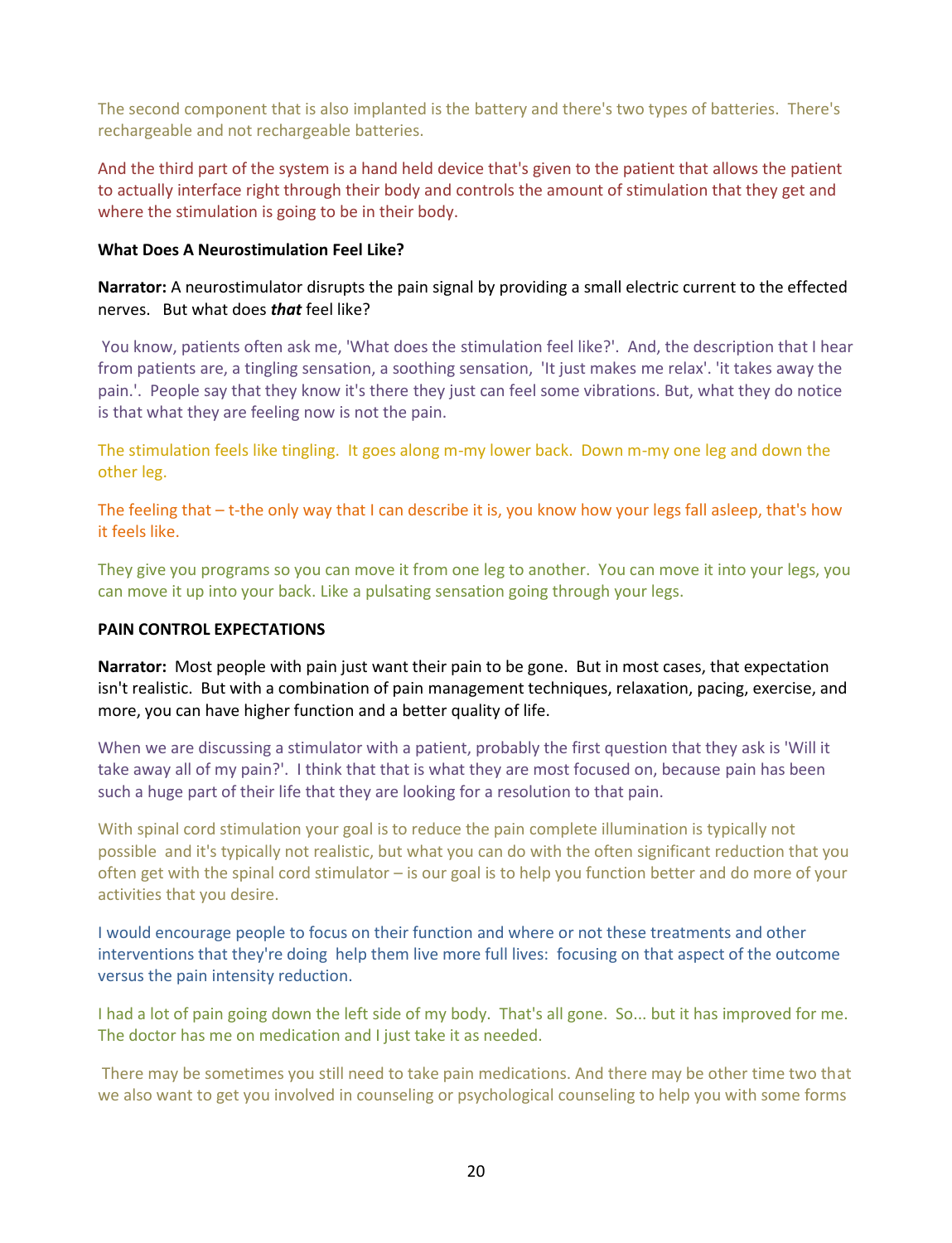of relaxation strategies. But again, this is just one tool and it's a tool that can be helpful, but it needs to be incorporated into a very functional pain program– plan.

Well, it gives me my life back. And, I-I'm able to do more things, do some small chores around the house, like go on vacation too and enjoy my grandchildren.

#### **RISKS**

**Narrator:** No procedure is without risks. Be sure you discuss the risks that apply in your case with your provider.

The risks from the spinal chord stimulator itself are no different than any other implanted device. 1) We tell our patients bleeding and 2) we tell them infection. Those are real –umm– concerns. Bleeding being less so. We always make sure that they aren't on any anticoagulants, medications that would preclude them from clotting appropriately.

There are risks associated with the implant for a spinal cord stimulator including bleeding, infections, nerve damage, there's a risk headache from what we call a post dural puncture headache if the needle was to go inside of the spinal stack. You need to realize those risks, and of course we'll do everything to minimize them.

Down the line, meaning once the site has healed, the major concern would be a shift in the stimulation patterns.

If you have a spinal cord stimulator and you're not getting the coverage in the area. What I mean by coverage is that tingling sensation from the device in the area where you're having your pain.

The lead itself can actually move. Now, will that cause a danger to the patient? It won't cause a danger per say to the patient but unfortunately if the leads move the leads may not cover that painful area that they were covering before movement in the spinal column. And that leads to another intervention to try to replace or revive the leads, if you will.

There's other risks too that you need to worry about with a spinal cord stimulator. One is that hardware can fail. With any implantable devise and it's important that we do things to limit hardware failure and if you were to have some sort of problem with the hardware then we help you correct it.

#### **BENEFITS**

**Narrator:** There really are two major benefits to this therapy. First, it can reduce your pain enough, in combination with other pain management activities, to help you function more fully in your daily life. And second, it may reduce your need for medications and the side effects they can bring.

Spinal cord stimulation can have many benefits, one is, of course, our goal is to help reduce your pain. With that reduction in pain, we want to improve your function. We also in some cases can help you reduce the amount of pain medication you're using.

With a neuro stimulator it's non-pharmacologic. We don't need to worry about the side effects or complications of long-term opioid use.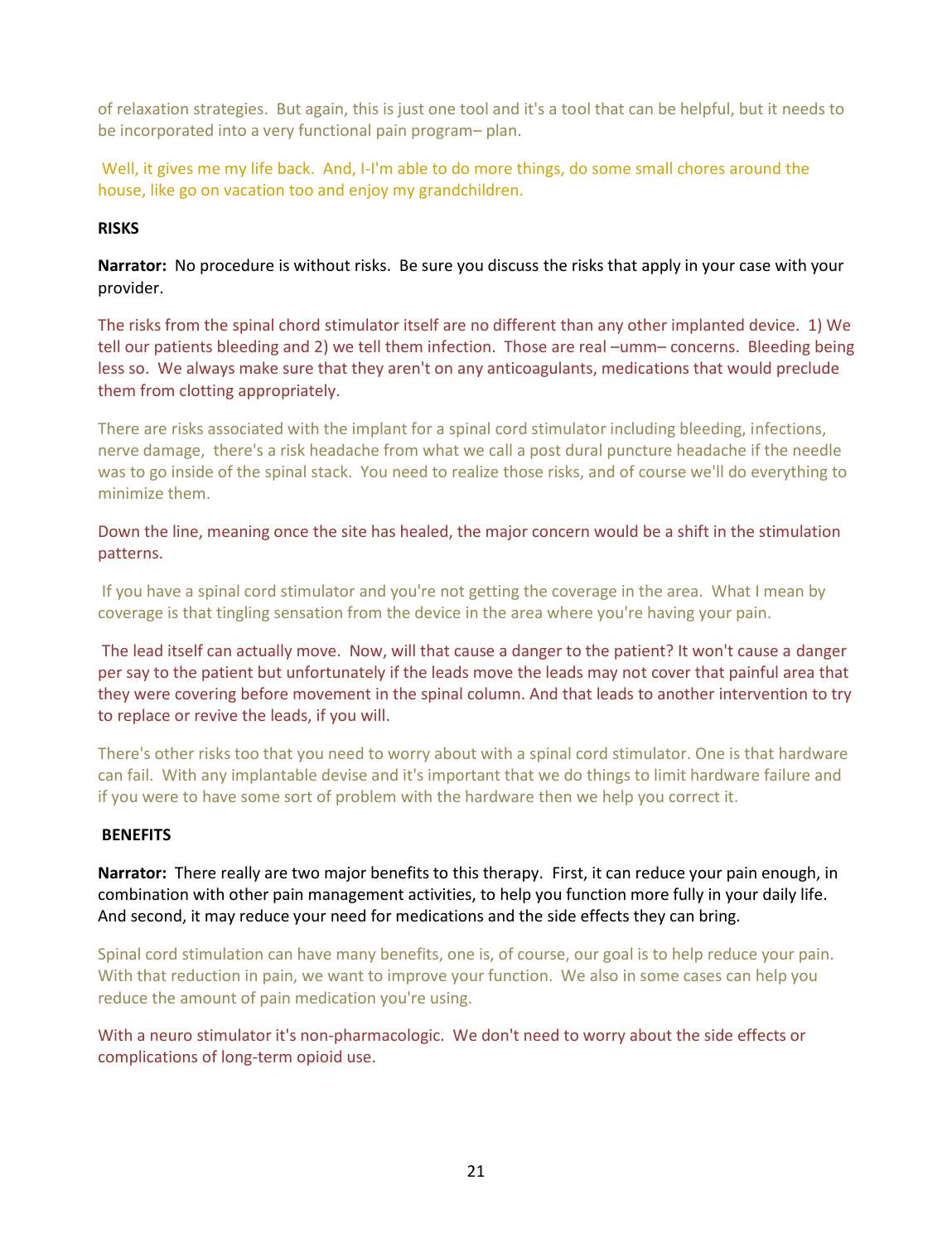And, we need to worry about tolerance, dependence, and addiction. Certainly at any age we need to worry about tolerance and dependence. But especially in our younger population, they will need more medication for the same effect, even if their chronic pain problem doesn't become worse over time.

Having realistic expectations with regard to any treatment for pain is very important because if you come in thinking that any one treatment is going to be the magic solution to your problem it can lead you to frustration because the evidence has shown us that there really isn't one treatment that's going to solve the entire problem and it's really a combination of things.

#### **THE PROCESS**

**Narrator:** There are several steps in the process of getting an implant. Your health care team will work with you every step of the way.

#### **Psychological evaluation**

As a part of the preoperative phase of spinal cord stimulation, in addition to testing that needs to take place, such as lab and x-ray testing, the patient is also required to have what we call a psychological evaluation prior to the implant. I tell the patient that the purpose of the psychological evaluation in my eyes is two fold. 1) the majority of the insurance companies require psychological evaluation prior to the implant. And, 2) it's good for them to evaluate and talk to a professional about their pain and to explore from their point of view, are there any other avenues to help them with their pain management?

It's for many people, this –uh– of when they're asked to see a psychologist as part of an evaluation for a stimulator or a pump, it often is the first time that they might have seen a psychologist and they might be a little afraid. I think that a lot of people worry that when they're told to see a psychologist that someone is thinking that their pain isn't real or that they're faking it or that they are exaggerating it. And nothing really could be further from the truth.

Yes, I did go through the... to see a psychiatrist. It was ok. I had never been to one before –umm–but I feel that it's important

So as part of the evaluation we may have– a psychologist may have you complete a series of tests. These are often paper and pencil tests that ask you a number of questions: usually covering things like your mood, your – relationships with family and friends, how do you cope with stress...

It's a... something is being implanted into you and I think that you need to know if you're mentally rready for something like that. Because it is a big change, you know, but i-it went fine

So the kinds of things we're also looking for during a psychological evaluation are things like–uh– depression and anxiety which we know that people who have high levels of those tend not to do so well in the recovery phase of the operation. Additionally we're looking for –uh– people who may be having difficulty managing their medications or maybe using other substances in order to either cope with the pain or often the effects of pain in their life.

So part of our job is trying to identify those types of factors and work with you to get them under better control so that you can have the best chance of having an optimal outcome.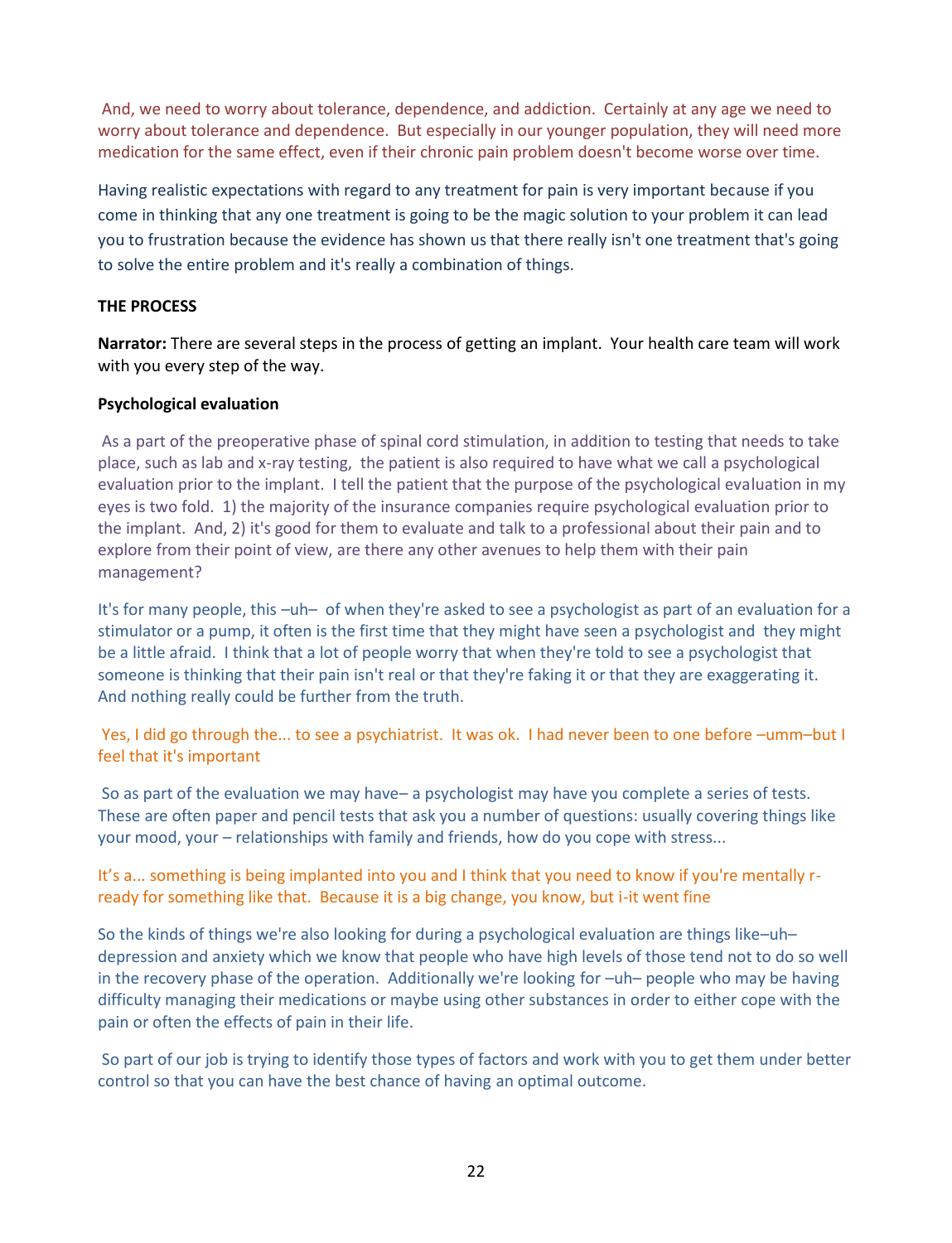When you see a psychologist as part of your treatment team, their job really is to help keep the focus on you and really looking at taking care of your mind, your body, and your spirit. And making sure that the interventions that are being planned are going to be the most effective for you.

#### **The Trial**

When we approach a patient about a spinal cord stimulation it goes into two phases. The first phase is the trial phase. The trial phase is a very important phase because it is the phase where that patient is allowed to determine whether or not they will proceed with the actual spinal cord stimulation. The trail is really the actual procedure, done with an external stimulating device. It is the only operation that we probably know in this world that the patient is allowed to try it first

If you're considering it at least do the 5 day trial 'cause that will tell you right off, yes or no. There's no maybes in the deal. It's yes or no.

They will undergo such testing as blood work, urine analysis, chest x-ray, and an EKG. In addition to that they will have MRI's performed of their low-back and mid-back if we're doing the procedure for, – um– the lumbar region. And, they will have MRI's performed of their mid-back and neck if the procedure is being done for their neck and arms. If the MRI's are not updated, we need to have those done prior to the trial.

What we do is we place a small electrical wire beneath the spinal canal, and we give you an external power source that is not within you that controls the power level of this device. so what, all you have is that small electrical wire in you, you have a special dressing on your back, and everything is taped in place.

Once the catheter is put into place by the surgeon or the pain physician, the patient is then asked a series of questions. The catheter is attached to an external stimulating device and the patient will actually feel the stimulation, very similar to the implant

We want to make sure that we're covering the area that's bothering you.

We want them to be able to tell us specifically where that stimulation is occurring; 'I feel it in my right foot.', 'I feel it in my right knee.', 'I feel it in my entire right leg.'

Typically patients who go undergo spinal cord stimulator trials are discharged the same day of the procedure.

The trial typically lasts from 3-5 days and during that you get to test the system and see if it helps you deal with your pain control. You also get to see if the sensation that this device is providing is comfortable to you and it's also important to see during that period of time if you're comfortable using the programmer, which allows you to turn the device on, determine how strong the stimulation system is, and to see if this is something that you'd be able to use responsibly in the future.

Yes, it seemed to work out real well, and it was ok for me and I didn't seem to have a problem with it so we decided that I was –uh–eligible for a permanent.

#### **Implantation**

*Interviewee uses model to describe the spinal cord stimulator implantation.*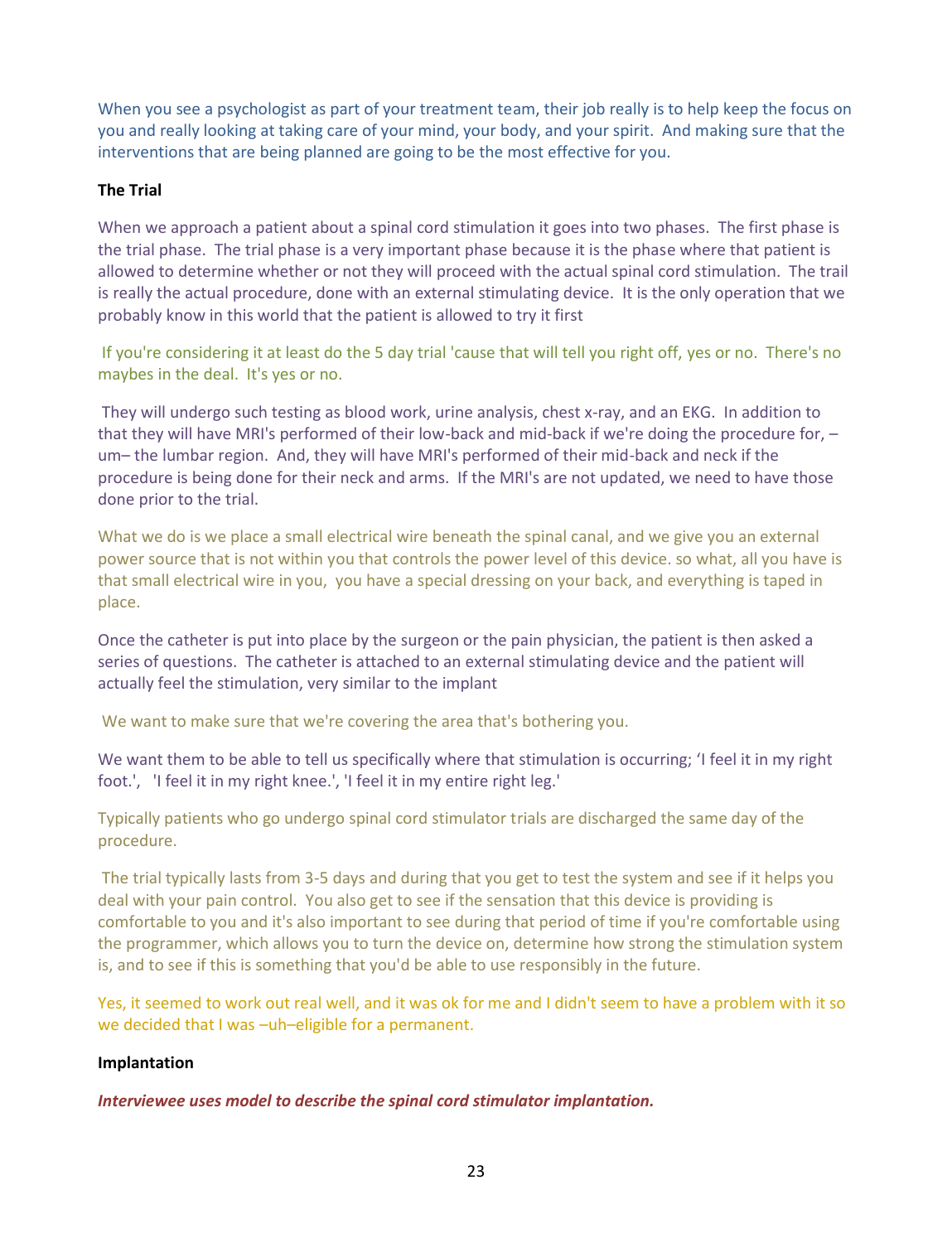When we move forward with a permanent implant for the spinal cord stimulator, it's a very straightforward process. The patient goes into the operating room, we lay the patient down on their abdomen, on their belly if you will, prep them and drape them completely in a sterile fashion, because it is a surgery

When you have a permanent implant, when we're first placing the lead, it's important that we're covering you're painful area. So, during that part of the implantation stage, you're still awake and alert. Again, we will give you medicines to relax you, to reduce your pain from the surgical technique, but you still need to respond to us so that we know that we're helping put the lead in the appropriate place.

And, this is the spinal cord and column from the front, and this is the spinal column from the back. And, we enter the spinal column with needles, and once we're into the spinal column epidural space, much like someone would get an epidural for labor and delivery, if you will.

We pass a very, very thin wire through the Buchwalter needle and we thread it up into the epidural space itself, and it lays along the back of the spinal cord. And, the lead itself has contacts on it and those contacts are what generate the electricity.

When we go to implant the spinal cord stimulator battery at that point we can make your more sleepy and we can make you more comfortable.

And what we call a tunnel is made with a-a tunneling device that looks much like a kabob skewer, if you will. And we tunnel it underneath the skin and we tunnel it to the back of the patient. Now, it's tunneled below the belt line but above the buttock, and we do that for a reason. We make a small incision at that area and we make a pocket, and we implant the generator itself into the pocket. We connect the wire to the generator and we sew the pocket shut.

After an implant, there's –most likely in many cases you will go home the same day as the surgery. So, what's important during the early stages that we do everything to lower your risk of infection. So that means that you manage your bandages the way that your physician instructed you to and that if you are to get any fever, night sweats, or any drainage from you incisions that you call your healthcare provider immediately.

Concerns that the patient may have in the preoperative period, meaning close to the implant itself, are pain where the generator sight has been implanted or pain where the leads have been implanted over the spine. A fluid collection around the site of the generator would also be of concern.

Post operatively after an implant, patients will be restricted to activities. And, I will divide that into two sections. First of all that immediate post operative period of 6-8 weeks, naturally those activities are going to be much more restricted like they are for any post surgical period, whether it's an appendectomy or a spinal cord stimulator, you're going to have activity restrictions

I had to watch– I wasn't allowed to put my hands up over my head. I wasn't allowed to bend down. So, I was sort of confined to the house at the time

First of all, for the first few weeks they can't drive. Um, in addition we constantly need to reinforce to them restrictions such as no twisting or bending at the waist if it is for the legs and that we're putting the stimulator in low back. Also, we ask that they don't raise their arms up above their head. Um, jerking motions, um, bending over to tie their shoes, um, we encourage them that you want to bring your feet up to you, not bend over to tie your shoes.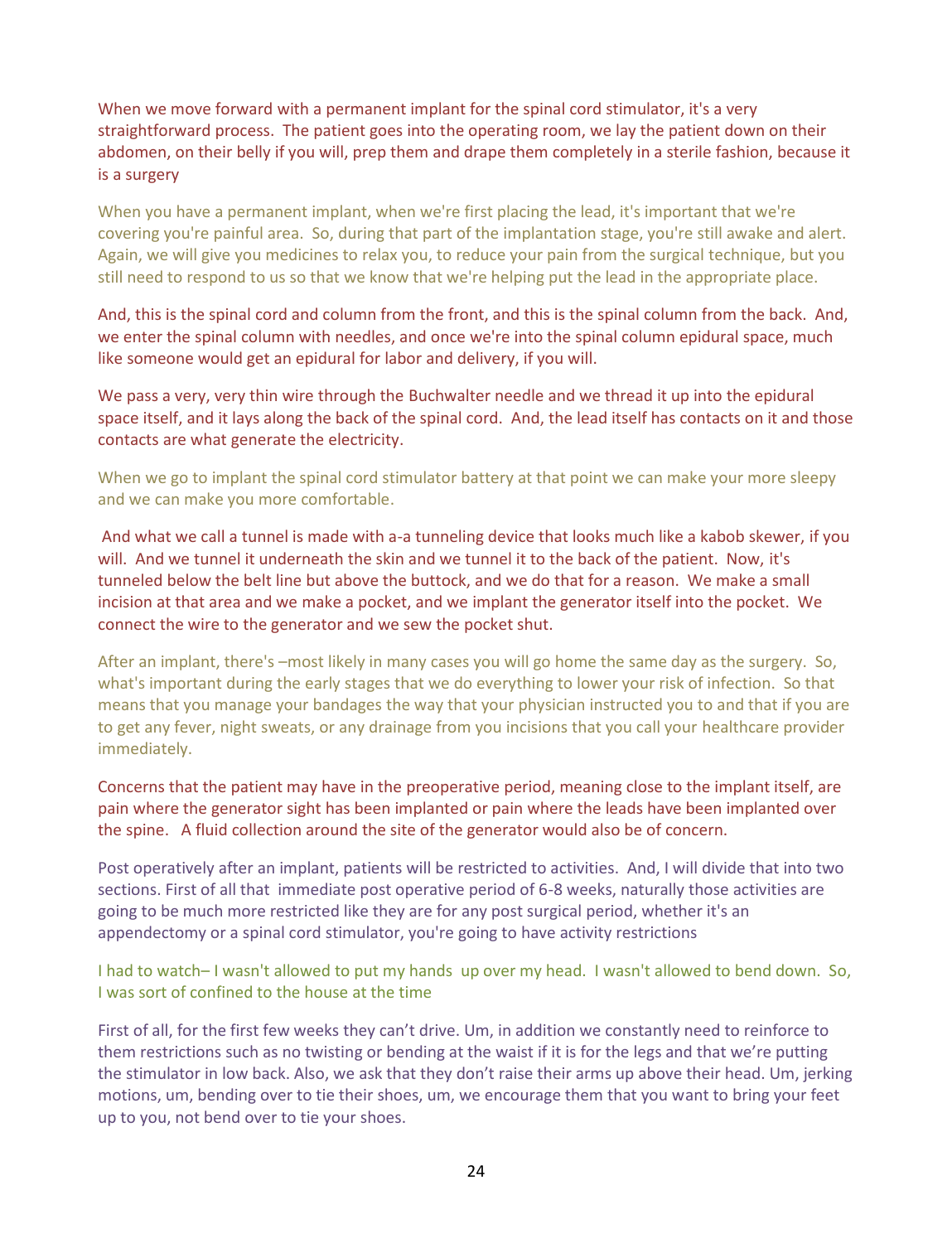In order for you to get the best result from your stimulator, it's important that you follow those activity instructions during the first 10-12 weeks so that your body has adequate time to heal a-and scar that lead into place.

#### **Reconditioning**

So many people who have had a spinal cord stimulator have had pain for a long period of time, so again, it's important to have realistic expectations. And it's important that once we have your pain under better control that we help you take that pain control and we– our goal is to help you function better, so that may mean getting involved in physical therapy.

Patients prior to stimulation, typically, are what we call deconditioned. They have been experiencing a lot of pain that has affected their lifestyle. Their activity has been limited. And therefore often– therefore their strength; their muscle strength, their tolerance, have been reduced.

If we can get their pain under control to a reasonable degree, we can then get them involved with physical therapy and occupational therapy which will continue to get them better.

In order to help myself out, I went back to physical therapy. In order to get the strength back in my legs, because I was l laid up for such a long time.

That physical therapy program is directed to two areas. 1) To help them strengthen and recondition themselves, and 2) is to help them learn how to move better. For example: not bending down to tie their shoes; bringing their feet to them instead them of bending at the waist. And, learning how not to twist and turn and do those activities that you would do day to do day, but do them in a different way.

#### **LIVING WITH A STIMULATOR**

**Narrator:** Living with a stimulator requires a commitment from you--- to be mindful of it in your movements, to maintain it, and to use it as part of an overall pain management strategy.

#### **Limitations on Activities**

A person who does have a spinal cord stimulator does have some changes in their lifestyle.

And one of the concerns that people have with the spinal cord stimulator is that there are certain activities that I still have to be careful of, because I could put the device at risk for migration and that's when the lead moves.

Patients always need to conscious of the fact that they have a stimulator in place. So, yes; there are certain activity restrictions that they will have.

Examples are: golfing, examples are bowling. And so make sure that you understand, before you do those activities, what the risks are you know what the risks are. If you decide to do those activities make sure that you've discussed it with you healthcare provider and make sure that you understand the activities that you can do to restrict that risk.

I can't go skiing in case I fall or anything.

Activity restrictions will be things like jerking motions. Patients who are involved in maybe in a job that requires excessive heavy lifting would not be able to perform that task anymore.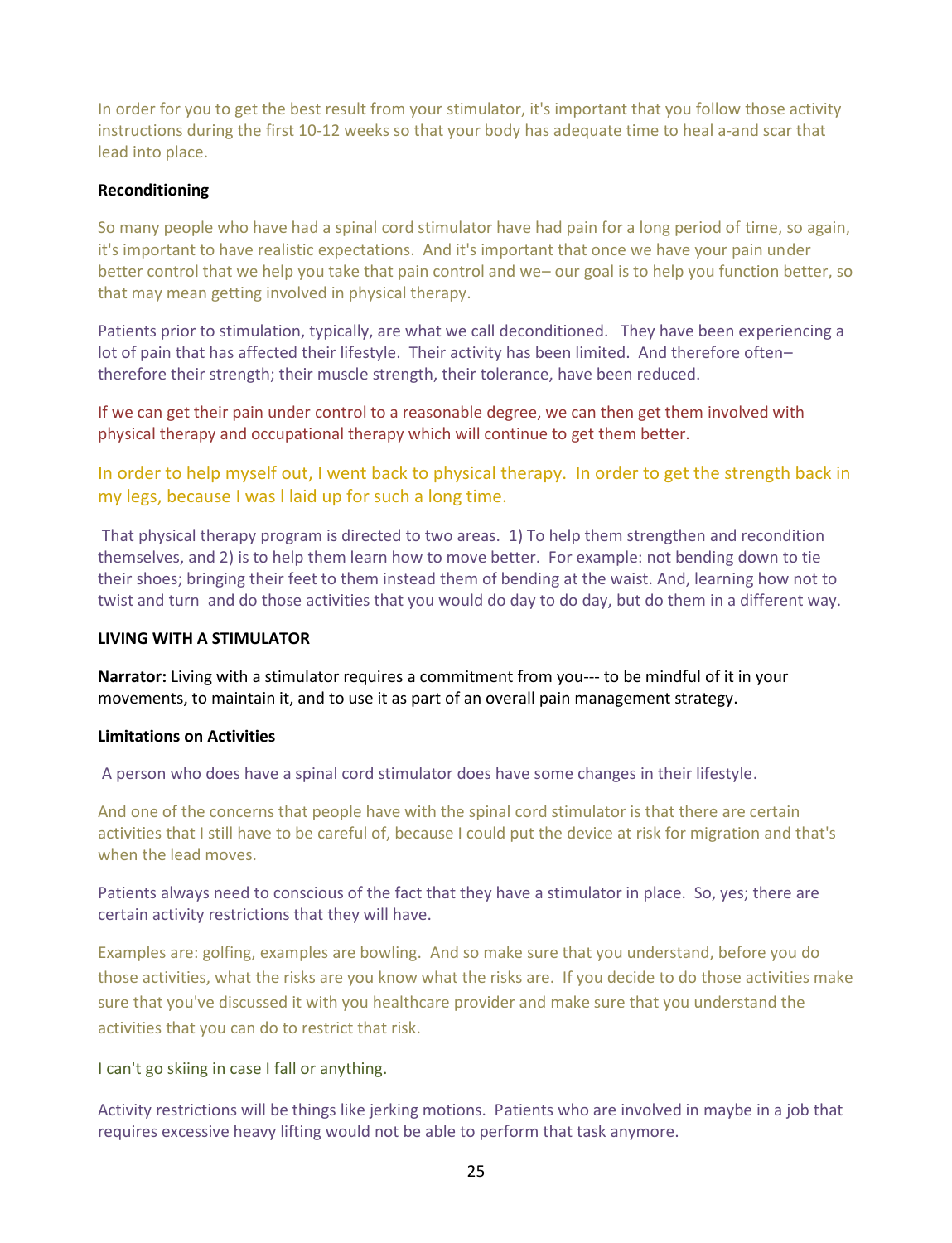You can't lift real heavy objects, you can't bend over straight to the floor and you can't reach right straight up over your head. So y-not many limitations but there are a few limitations.

Sports like tennis of golf, where twisting and jerking motions occur are not encouraged for the patients to complete. And, one of the things, when I am doing some counseling with patients about thinking about going ahead with spinal cord stimulation is –uh– we talk about what activities they enjoy in life now.

Well, the activities, I can't do any strenuous activities. I can't shovel snow, and a lot of other activities. Wrestling with my grand kids or anything like that. Same thing with going to a park maybe and riding fast rides and jarring rides.

I go out walking with my husband. We can go to a party, throw horseshoes, go fishing.

In regards to a normal sexual relationship with your significant other in view of having a indwelling spinal cord stimulator, absolutely you can. It does not preclude sexual relations with your significant other. In many instances, chronic pain precludes someone from having those and once we have their pain reasonably under control, they can resume a healthy sexual relationship.

I think that it worked out real well. I'm yes I'm limited to some of the strenuous things I have to do. But there's a there a– there is a lot of stuff that I couldn't do before with the pain that I had.

#### **Limitations on travel**

When I go through the airport, I can't go through the regular metal detector. I have to tell them that I have a stimulator and I have a card that shows them that I have it in my back. So, they–what they do is they pull me on a side and they raise my hands and they– they hand search me. So, they check that way instead of by machine.

Yes, I just recently did travel by air. And, yes you do have a card like a person who has a pacemaker put in. And you show them your card. This last time I showed them my card, but I still had to go through the scanner. But, that's fine. I mean, that's the way that it is today, in today's world. So, but that was the only problem that I've ever had. You know, I've never set off any alarms or anything like that.

#### **Limitations On Other Medical Care**

When you have an implantable device, there are certain tests that you may have go for. Maybe not even having to do with your painful condition, but other tests. It's important that you check with your implanting physician to make sure that it's safe to go forward with those tests prior to doing them.

With an implant there are some medical treatments that we need to guide the patient...of the top priority would be an MRI.

## The– only one company makes a device that is safe for an MRI and that is only for a head MRI. So, if someone has to have a body MRI, they

It's important, when you have an implantable device, that you carry some form of identification letting others know that you have an implantable device. For example, if for some reason you were found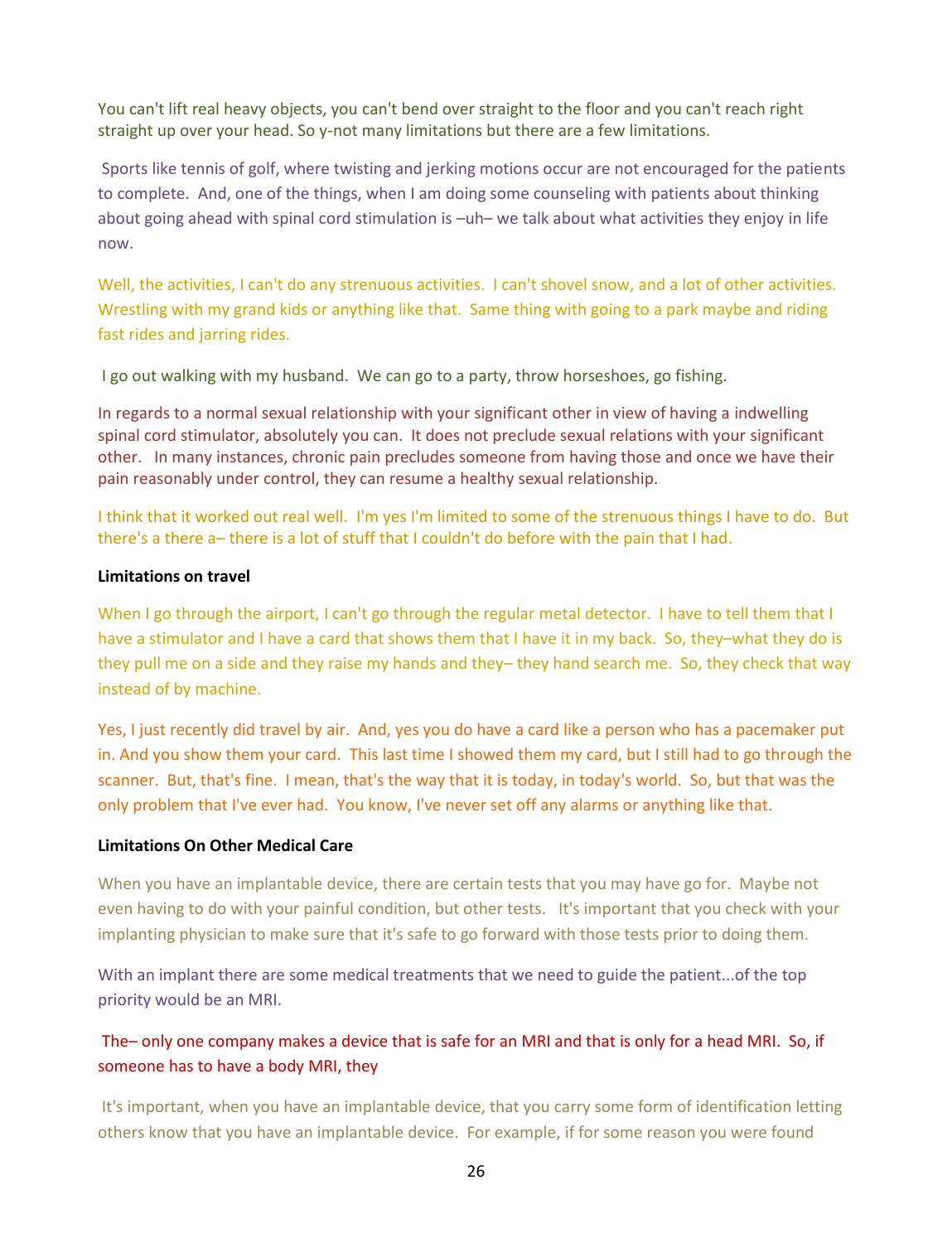unconscious, it's important for us to know as healthcare providers that you may have an intratheacal device or a spinal cord stimulator.

#### **ONGOING RESPONSIBILITIES**

When you get a spinal cord stimulator implant, that's just the first step, you're going to have to maintain this device for many years, and you're also going to have times when you're going to need to have the device reprogrammed. And, it's important that if you're having any difficulty with the device that you call your healthcare provider and seek help.

#### **Charging the Battery**

In order to get the best results through the spinal cord stimulator system, there's a few key tips that I would give you. The first tip is that if you have a rechargeable battery that you understand how to maintain that battery and how to recharge it appropriately because that will improve the lifespan of your device.

The difference between a rechargeable unit and a non-rechargeable unit is 1) size. This would be a nonrechargeable unit. It's a little bit bigger and depending on how often the patient uses the unit throughout the day– most patients use it typically 24 hours a day, some patients just use it during waking hours or during painful episodes. This will last anywhere from perhaps 2 years to 5 years.

And then it has to be replaced. The entire generator has to be replaced. unlike the rechargeable unit which is much smaller. But it has to be recharged depending on how often they use it, anywhere from once a week to two times a week. And that's the difference between the two.

The recharging unit is relatively simple. We ask the patient to do it, probably at least once a week, but that depends on how often they use it. This is a belt that they place around their waist. This is the recharging unit itself that they place in the belt that fits directly over the generator site. and this is the controller which they turn on and they charge if for exactly 30 to 40 minutes once a week.

I have a belt that gets put around my waist and t-there's a charger on it and it goes over top of t-the  $$ uh– battery that is implanted into my body. And then it takes approximately three hours for it to charge. I have a hand held device that shows me how fast it's charging.

#### **Programming**

The second thing is make sure that you really understand the programmer and make sure that its– think of it like a TV remote control. If you want to get the most out of your device that's the programmer that allows you to control your device. So really have a good understanding.

In terms of spinal cord stimulation how does somebody get the most out of their stimulation? They get the most out of their stimulation by knowing that they play a big role in how their stimulation works.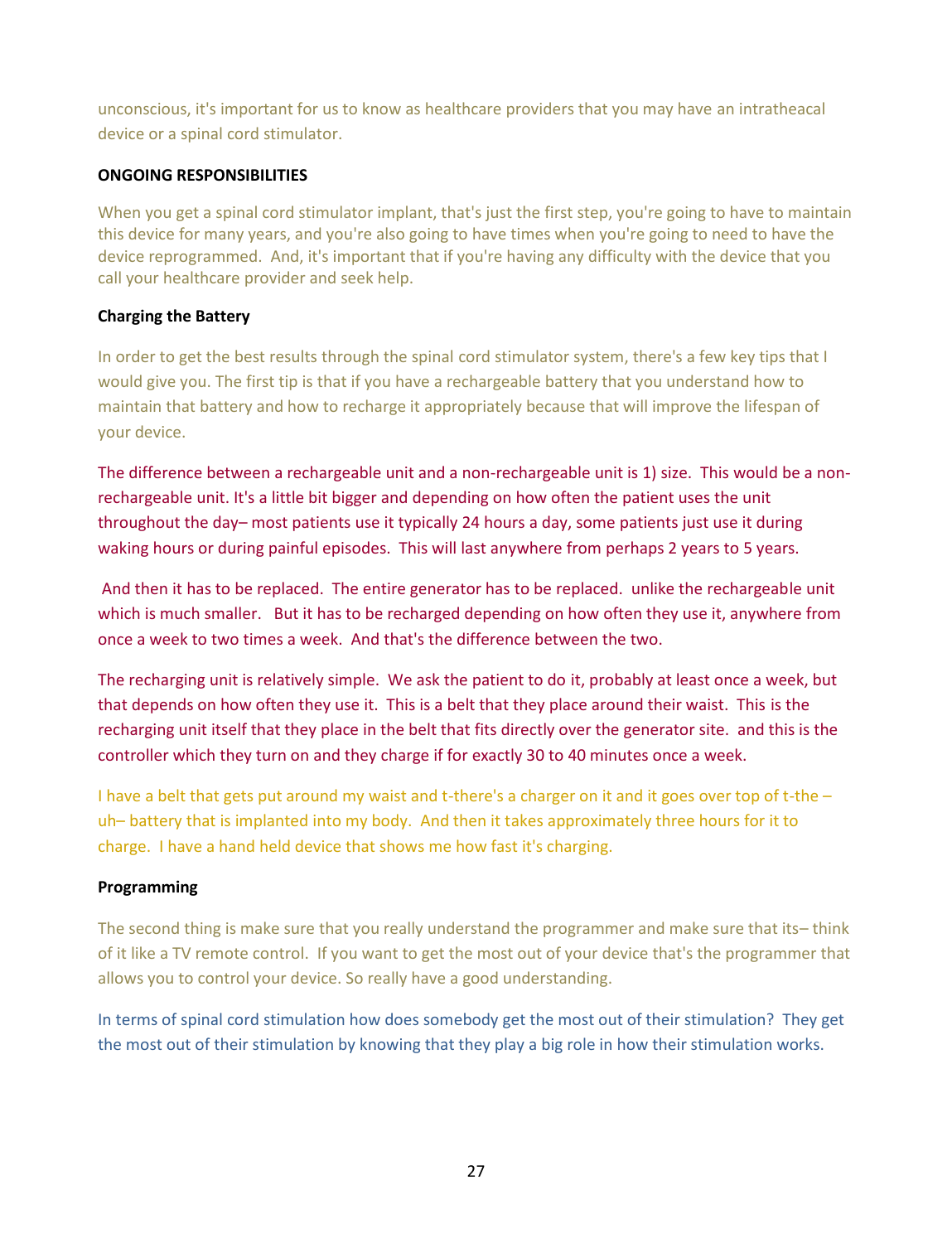There are different programs that can be used. The patient has a hand held device that will interface right through their body to the generator and tell the generator what to do. In other words they can turn it on, turn it off, turn it up, turn it down, and run different programs.

We have patients that have it on 24 hours a day. They might turn it down lower in terms of intensity at night time, but they wear it 24hours a day. I have one patient who turns it off at night but prior to getting up in the morning he puts it on for 15 or twenty minutes before he gets out of bed and it helps him get out of bed and not be in a lot of pain.

Just– I get up in the morning I turn it on and you pretty much forget about it all day long. It became– it became part of me. You know, it's inside of me, I've adjusted to it. And then at night, I just turn it off and I go to bed. I-it's that easy

And, I have people that know that if they are planning to go shopping in the mall that they turn the stimulator on prior to going shopping in the mall. So, first of all is knowing your body and knowing how your body responds to that stimulation. And, knowing your pain, and knowing what triggers you pain more and how you can work stimulation into helping reduce your pain.

Oh, when I do a lot of walking, I bring it down into my legs. So that–you know– I can feel the pulses in my legs while I'm walking. And then if I do a lot of sitting, I bring it up into my back a little bit more. So that pressure goes away.

We actually spend a lot of time with the patient, teaching the patient different programs. But, more than that we have the patient's significant other or close family member with the patient, when we're teaching the patient.

The other thing that we do is make sure that we're available to the patient, anytime the patient has a question about what they can do.

Implantable devices for chronic pain can be very helpful, but again in certain individuals. It's not for everyone, but in the appropriate individual that has a –the appropriate outlook for the device, understands realistic expectations, is willing to have a productive relationship with their healthcare provider and willing to care for the device appropriately.

#### **THE BIG PICTURE**

**Narrator:** To get the most benefit from a neurostmulator, you will need to understand the device and its limits, have a good working relationship with your provider, and take the responsibility to use a full range of pain management techniques in addition to the device.

Implantable devices for chronic pain management, whether it be an intratheacal device or a spinal cord stimulator, in the appropriate individual, these devices can be extremely helpful, they can help improve your pain, help improve your function. But, there are certain things that these individual have to realize.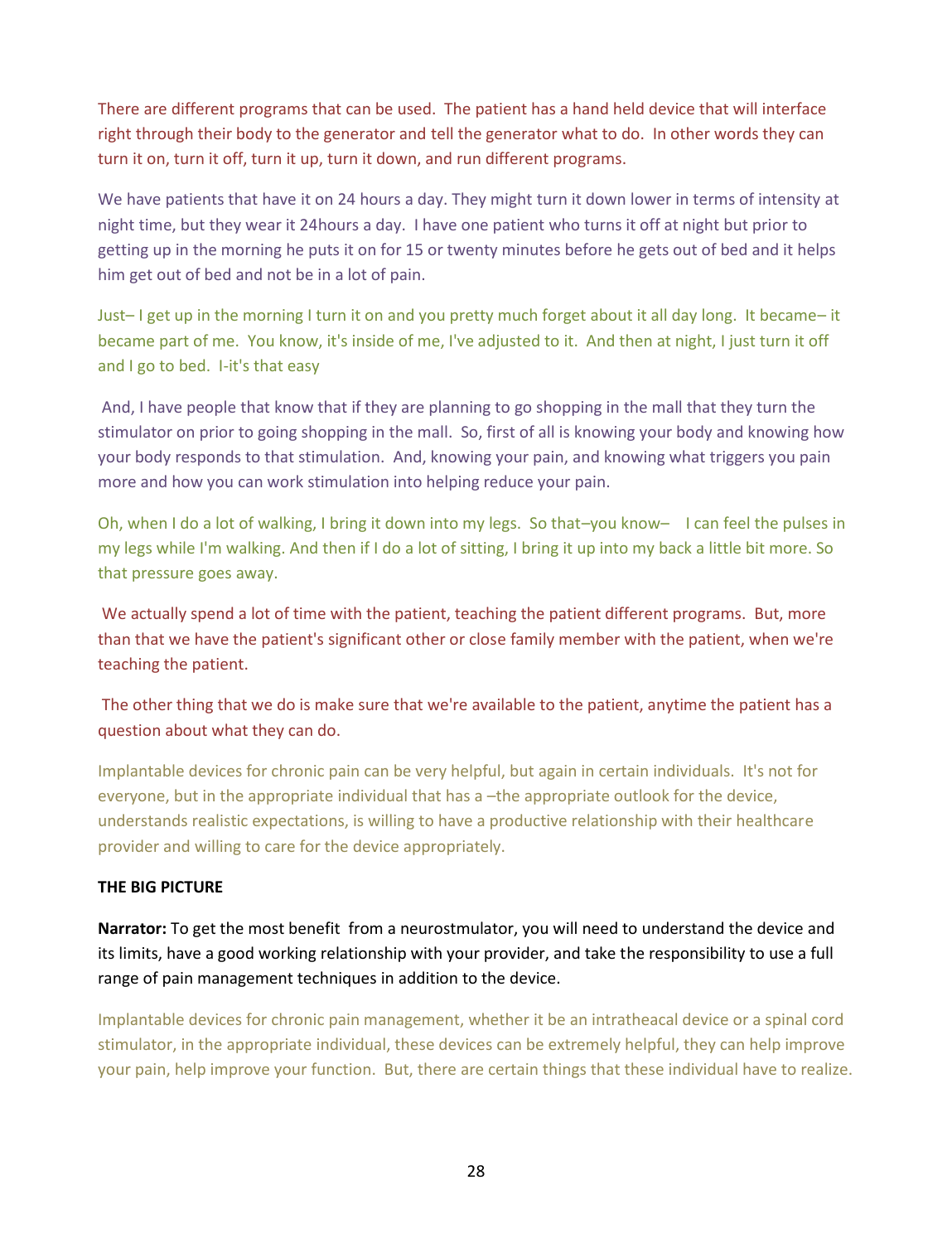One is that you have to have realistic expectations; two is that you have to be willing to have a productive relationship with your healthcare provider for many years, and three you have to all of the other appropriate strategies for being in control in order to get the best results out of these therapies.

If– In most instances we are not successful in taking 100% of their pain away. Even if it's 75%, down the line whatever they have left is going to be enough to be significant to the patient so we have to introduce different modalities.

I-I don't think there's any magic, you know. Until you get the system, and that's what the trial period does. It shows you that this is what the system. It shows you what you're going to have in terms of tingling in your legs and back and how you're going to control it. And the–the pain –y–that the pain is getting rid of. I–I don't think that I don't see it get rid of all of my pain. Which, the reason is I take a little bit of medication to help that out. But,  $-1$  don't see anything in magic today.

The other thing that we do tell the patients–that we would like them to do is see a pain psychologist for other modalities, mainly imagery, coping skills, cognitive skill, biofeedback that may help them. Physical therapy, once we have their pain under control–Many times, patients can't tolerate the physical therapy they need because of chronic pain.

So with a stimulator o a pump, it–you should think about it in the same way that you think about any other pain management treatment. It's a tool that you can use that is... it's one of many tools that you can use to help have a full life in spite of pain.

Absolutely, patients who are going into spinal cord stimulation really need to give it a lot of thought. We encourage family members to come in with them on their preoperative visits so that they can also ask questions. It is a life changing event for them. It's not only something that is going to be a part of aa multi-modal approach to their pain management but they are going to have life restrictions. But they are also going to be able to do things that they haven't able to do before because of their pain.

The advice that I would give somebody else who is...thinking about a spinal cord stimulator would be get as much education resources as you can out there.

Write up questions that you might have, take them to your doctor. Ask your doctor if he... you know, he should be the type of doctor who is willing to sit and answer your questions. If he isn't then he's not the doctor for you. Talk to other patients, if able...to, that have had it put in for maybe the condition that you have that you're going to have it put in for.

After all it was my body. It was going in– if I chose, it was going into my body and I wanted to know as much as I could.

They need know that there are still things that they need to do to help themselves. Whether it's continuing home exercise programs that they were taught in the physical therapy program. It means that they need to eat healthy. It means that they need to stop smoking. All of those things affect pain.